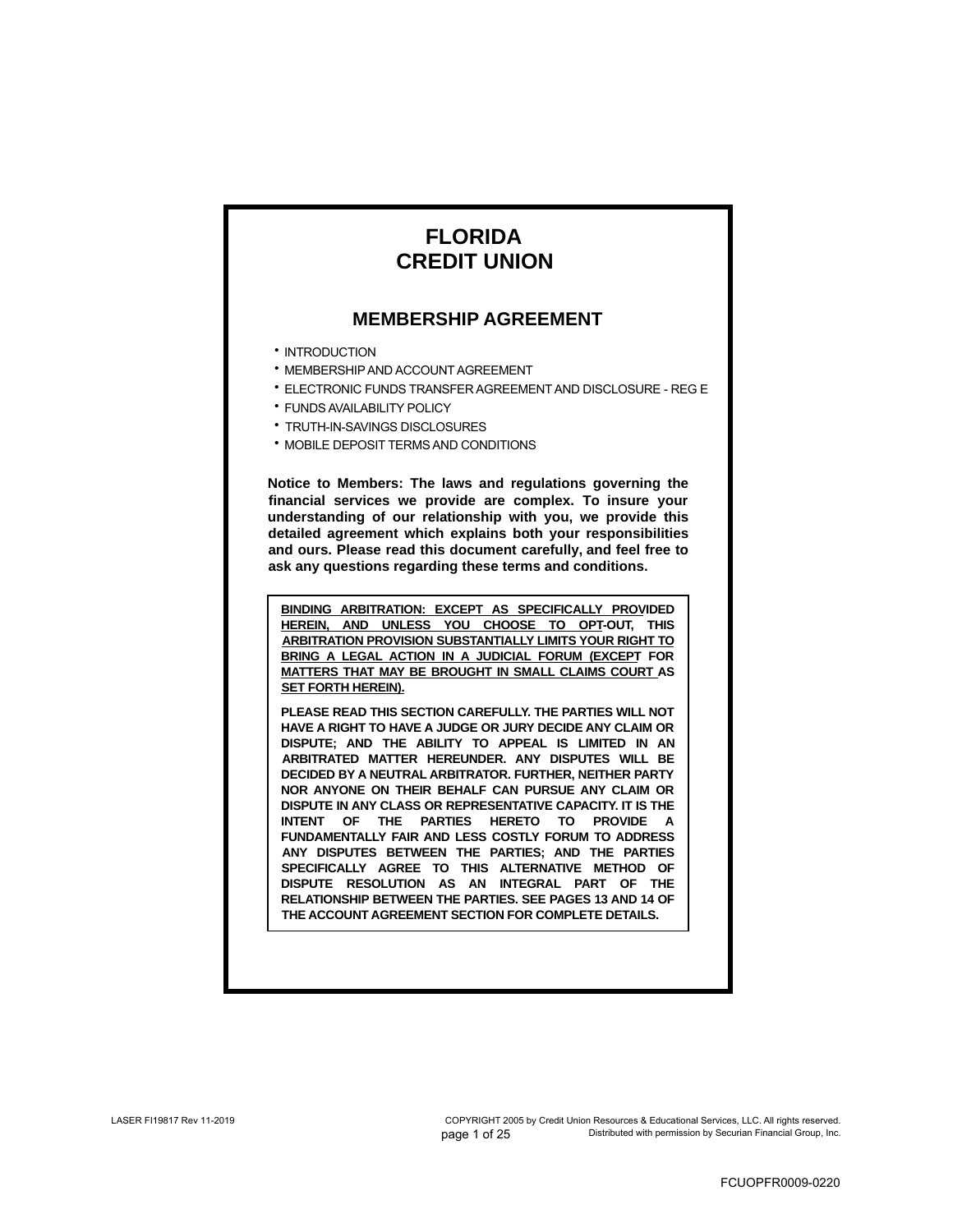

**Florida Credit Union** PO Box 5549 Gainesville, FL 32627 www.flcu.org

*All agreements contained herein are hereby amended by adding the following:*

**Right to Restrict Services and Account Access: We reserve the right to restrict, deny, suspend or terminate Credit Union services and/or your ability to access or withdraw account funds at any time, for any reason and without notice to you, in our sole discretion, to the maximum extent permitted under applicable law. Without in any way limiting the foregoing, you agree we may, except as prohibited by applicable law, restrict, deny, suspend or terminate one or more of our services to you and/or your access to account funds in the event you are delinquent or in default on any loan account with us. Accordingly, under such circumstances, we may, without limitation, restrict, deny, suspend or terminate your ability to conduct online banking transactions and/or access or withdraw funds through use of an ATM, a debit card or electronic means. The exercise of rights pursuant to this paragraph shall not be construed as limiting, in any way, our right to pursue other rights and remedies available under applicable law.**

## **MEMBERSHIP AND ACCOUNT AGREEMENT**

This agreement covers the rights and responsibilities of both parties concerning accounts we offer. In this agreement, the words "you" and "yours" mean anyone who signs a Membership and Account Application, Account Card, Account Update or Change Card, or similar document (collectively referred to as "Account Card"). The words "we," "us," and "our" mean the Credit Union. The word "account" means any one or more share or other accounts you have with us. The word "savings" means any share account you have with us. The word "checking" means any share draft account you have with us.

This Agreement explains the rules governing your membership and accounts with us. It is supplemented by the other agreements that you enter into when you open your accounts, such as the Funds Availability Policy and the Electronic Funds Transfer Disclosures, and others. All your agreements and transactions with us are also governed by various applicable federal and state laws and regulations. It is the intent of this Agreement to provide disclosures that we are required by law to give you; to vary by agreement certain aspects of certain transactions that are permitted by law to be varied; and to establish terms and conditions of certain transactions that are not governed by any particular law or regulation.

By signing the Account Card and/or by continuing to use the accounts and services provided by us, each of you, jointly and severally, agree to the terms and conditions in this Agreement, the Account Card; the Rates and/or Fee Schedule; any Account Receipt or similar document; and Certificate, Certificate Summary or similar document; our Bylaws and policies; and any amendments to these documents from time to time which collectively govern your Accounts. All such documents are hereby incorporated by reference as if fully set forth herein.

**Suspension of electronic services and access to share or deposit Accounts.** Subject to applicable law, we may suspend some or all electronic services and access to your checking or other Account(s) if you become delinquent on any of your loan or deposit obligations to us or you cause a loss to us. We shall not be liable to you in any regard in connection with such suspension of services.

### **APPLYING FOR MEMBERSHIP AND OPENING ACCOUNTS**

**Membership Eligibility; Application.** To open accounts at the Credit Union, you must qualify under our approved field of membership and otherwise meet the membership requirements. This includes an initial deposit of an amount equal to one share in the Credit Union, which amount is set forth on the Account Card, and maintaining at least that amount, in your primary savings account or other qualifying account. Your membership will terminate if you close this account. You agree to complete a Membership Application and you authorize us to check your account, credit, and employment history, and obtain reports from third parties (including credit reporting agencies) periodically to verify your eligibility for membership and the accounts and services you request.

The Credit Union is owned and controlled by its members. You become an owner by meeting the membership eligibility requirements and by depositing the required shares. Upon qualifying as a member and remaining in good standing, you have certain rights as governed by this Agreement, our By-laws, and applicable law, including the right to apply for Credit Union services and accounts and to vote in elections. You are entitled to one vote regardless of the number of shares you own. Shares may be issued in the name of an individual, jointly, or in other ways (e.g. in trust, or in the name of a minor) in accordance with our By-Laws and policies.

**Member Identification Program.** To help the government fight the funding of terrorism and money laundering activities, as well as to protect you from Identity Theft, federal law requires all financial institutions to obtain, verify, and record information that identities each person who opens an account. This means that we will require you to provide, and we will verify, certain information about you when opening an account, in accordance with the requirements of the USA Patriot Act and the Bank Secrecy Act. This will include producing a government-issued picture ID. We may also ask for picture ID, passwords, PINs, or other means of identification and authentication whenever you initiate any transaction with us. We may refuse to open any account or to grant any request if you fail to provide adequate identifying or authenticating information, or we have a good-faith cause to believe that you are not the person you are purporting to be or are otherwise not authorized to open the account or initiate the transaction, and we will not be liable for any loss or expense you may incur due to our refusal. For identification purposes, we may also require you to provide your fingerprints at the time of account opening or at the time you negotiate certain checks.

LASER FI19817 Rev 11-2019 COPYRIGHT 2005 by Credit Union Resources & Educational Services, LLC. All rights reserved.<br>ארבה O of 25 - Distributed with permission by Securian Financial Group, Inc. You will also be required to provide a taxpayer identification number (TIN) or social security number, to be used for this purpose and for subsequent regulatory reporting. We may also request from time to time, and you agree to provide, additional documentation depending on the type of account or service requested. Failure to furnish a correct TIN or meet other requirements may result in backup withholding. If your account is subject to backup withholding, we must withhold and pay to the Internal Revenue Service (IRS) a percentage of dividends, interest, and certain other payments. If you fail to provide your TIN, we may refuse or suspend opening your account.

page 2 of 25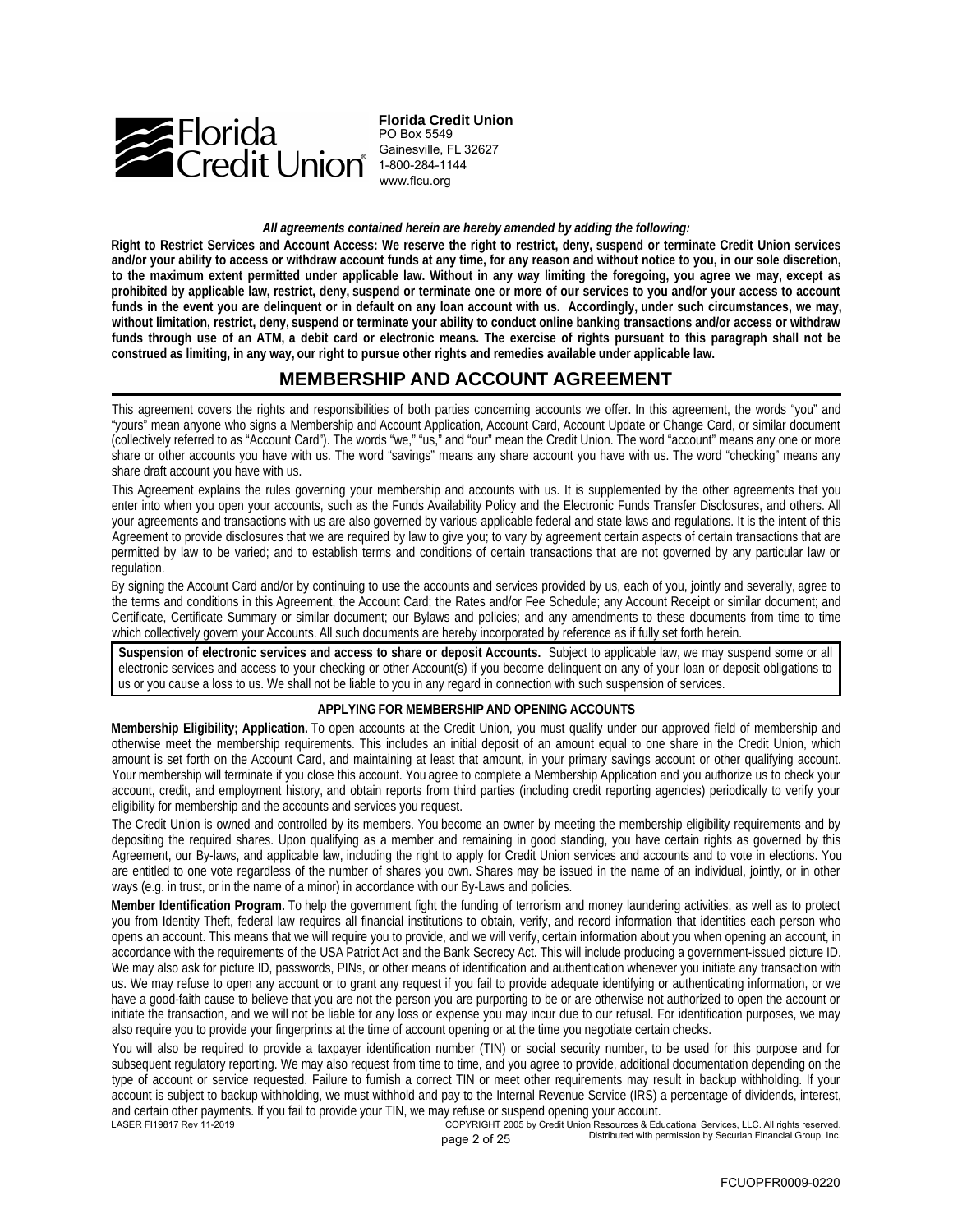**Consensual Pledge of Shares; Security Interest; Consensual Lien; Statutory Lien; Right to Set-off; Administrative Freeze:** By signing the Account Card or any other deposit or loan agreement or similar document granting a pledge or security interest in your shares, and/or by accessing, using, or otherwise accepting any funds, accounts or services, you grant the Credit Union, and we impress, a lien on your shares in the Credit Union. You also grant the Credit Union a security interest in such accounts to secure payment of any deposit obligations you owe (e.g., overdrafts, fees, etc.) and any loan or credit card obligations you owe, as well as any expenses we incur in connection with your accounts and services, including reasonable attorney's fees. You acknowledge and agree that we also have similar statutory lien rights in your shares under the Federal Credit Union Act and/or applicable state law, as well as the common law right to set-off and administrative freeze.

"Shares" and "share accounts" means any and all funds, regardless of the source of those funds, in any joint or individual share savings account(s), share draft account(s), club, certificate, P.O.D, revocable trust or custodial account(s) or any other account whether jointly or individually held and whether your obligation under the account(s) is direct, indirect, contingent or secondary and whether held now or in the future. Your pledge and our lien rights do not include any IRA, Keogh or other account which would lose special tax treatment if pledged, or any irrevocable trust or fiduciary account in which you do not have vested ownership interest.

You understand and agree that these rights allow us to apply the funds in your share accounts to any obligations owed to us if you default or fail to pay or satisfy any obligation to us, and we can do so without any legal process, court proceeding or any notice to any owner of the share accounts affected hereunder or otherwise in this Agreement, unless applicable law so requires. **You specifically agree that we have the right to place an administrative freeze on any of your share accounts** subject to applicable law, and such action shall not violate 11 USC 362 or other applicable law. You understand that these rights are multiple and we can exercise one or all of them pursuant to applicable law. Exercising one right does not waive the right to exercise others. Any payment to any joint owner, beneficiary, or other party for any reason shall be subject to our security interest, consensual lien, and right to set-off.

**CROSS-COLLATERALIZATION:** Unless specifically prohibited by applicable law, property and/or shares given as security under any deposit, loan, or credit card accounts or services you have with the Credit Union will secure any and all obligations under such accounts or services as well as any account owner's joint or individual obligations to us, now or in the future, whether direct, indirect, contingent or secondary and arising from any loan or credit agreement, insufficient fund items; fees; cost, expenses, reasonable attorney's fees, or otherwise. This clause does not apply if such property is your primary residence, or are non-purchase money household goods.

**CREDIT CARD ACCOUNTS:** IF YOU HAVE A CREDIT CARD ACCOUNT WITH THE CREDIT UNION, YOU SPECIFICALLY AGREE THAT THE SECURITY INTEREST, CONSENSUAL LIEN, AND CROSS-COLLATERALIZATION CLAUSES ALSO APPLY TO THAT CREDIT CARD AND THAT GRANTING THESE RIGHTS TO US IS A CONDITION OF OBTAINING THE CREDIT CARD ACCOUNT.

### **TYPES AND OWNERSHIP OF ACCOUNTS**

We offer a variety of deposit and transaction accounts for which you may apply, including savings, checking, and money market accounts which have no particular term or maturity date associated with them; and Share Certificate and Term Share Accounts, which must be maintained for a particular amount of time. Requirements of the accounts such as term, minimum opening deposit or minimum balance requirements, fees, and penalties are set forth in detail in your Truth-in-Savings Disclosure; Rates and/or Fee Schedule; this Agreement; and other agreements that you may have with us. Ownership of the accounts may be held in a number of ways, such as individually, jointly, in trust, etc. Your account type(s) and ownership features are designated on your Account Card at the time you open the account.

Not all accounts or services may be offered at any given time. We may occasionally offer enhancements or additional benefits to certain accounts or services such as purchase awards or travel accident insurance or other features at no additional cost to you. These features are offered solely at our discretion and can be changed or discontinued at any time with no prior notice to you.

The following describes the types of accounts that are generally available at the Credit Union. All accounts may not be offered or available at any given time.

**Savings, Checking, and Money Market Accounts:** You may open and close one or more share or savings accounts, checking accounts, or money market accounts, and may periodically deposit and withdraw funds from those accounts via access methods made available to you from time to time, including, but not limited to, share draft/checks, ATM Cards; checkcards or debit cards; telephone; in person; on-line banking or internet; and electronic funds transfers ("EFTs") such as ACH, direct deposit, wire transfers, or preauthorized transfers. All transactions are subject to and in accordance with this Agreement and all other agreements you have with us, including, but not limited to, the Funds Availability Policy; Truth-in-Savings Disclosure; Rates and/or Fee Schedule; EFT Agreement and Disclosures; and Wire Transfer Agreement.

**Share Certificate and Term Share Accounts:** Certificate and Term Share accounts have stated Maturity Dates, and funds in those accounts are subject to penalty if withdrawn prior to the Maturity Date. Exact terms of the particular account such as Maturity Date; Annual Percentage Yield; early withdrawal penalty fees; whether the account automatically renews; and other information will be provided at the time you open the account. If you maintain sufficient funds in the account for the full term in accordance with your Agreements, at the end of the term we will pay you the principal amount you deposited, plus dividends or interest on account earnings in accordance with this Agreement. If you withdraw all or part of your funds from this type of account before the certificate account matures, we will charge you an early withdrawal penalty. That penalty is generally deducted from the interest that has accrued on the account but may be deducted from the principal, particularly if a sufficient amount of interest to pay the penalty has not accrued. We may at our sole discretion grant you permission to withdraw funds early; if such permission is granted, it will be granted only at the time you request an early withdrawal.

Unless otherwise stated when you open the account, an automatically renewing account shall renew at each maturity date for a period of time equal to the original term and on the same conditions as the original account. The interest or dividend rate applicable to the renewal term shall be that rate that is applicable to new account on like terms in effect at the time the account renews. You can prevent an automatic renewal by providing us written instructions to the contrary or withdrawing funds on or within 10 days after the maturity date. If funds are withdrawn LASER FI19817 Rev 11-2019 COPYRIGHT 2005 by Credit Union Resources & Educational Services, LLC. All rights reserved.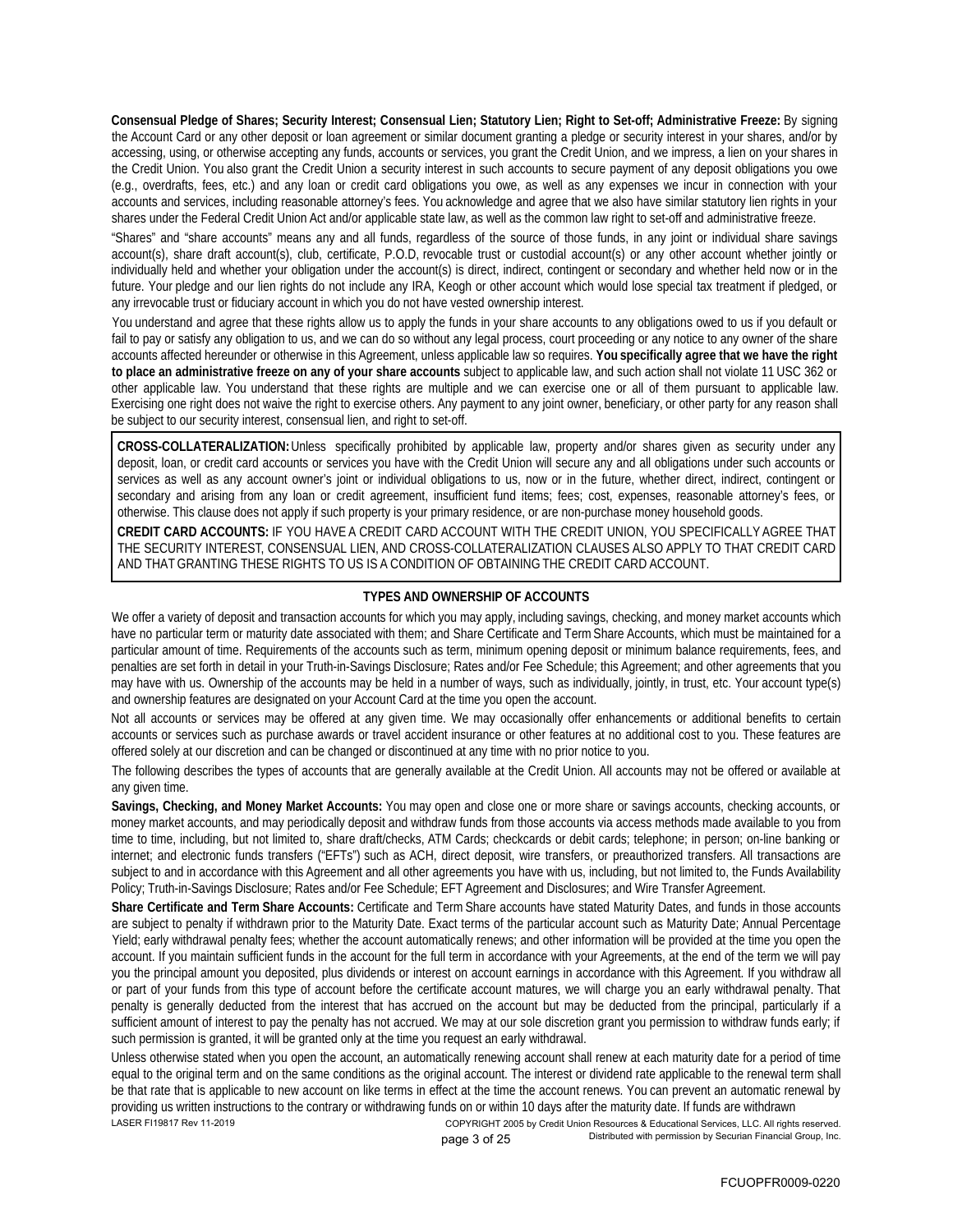within 10 days after the maturity date, no penalty will be assessed. We may call an automatically renewing account for payment at the end or the original term or any renewing term, and any interest or dividends added to it for compounding will stop earning interest or dividends on the effective date of the call.

If the account is not automatically renewing, no interest or dividends will be earned after the stated maturity date. We will send you a notice on or before the maturity date of your account(s) advising you of the upcoming maturity date and the options available to you.

**Club Accounts.** Club accounts are deposit accounts that help you save for holidays, vacations, or other special purposes. At the end of the club period, the funds in the club account will be automatically transferred to the account that you designate. Automatic payments may be required during the period and there may be fees for withdrawing funds during the club period. Details will be disclosed on the Rates and/or Fee Schedule.

**IRA/Keogh and Coverdell Education Savings Accounts.** IRA accounts are individual retirement accounts and Coverdell ESA accounts are used to save for your child's college education. These accounts may be in the form of share certificates, money market accounts, or other type of account. There may be restrictions on contributions, withdrawals, and other features of the accounts according to Federal law and guidelines. Funds may be tax deductible and/or or tax- deferred. We do not provide tax advice; you should consult with a qualified tax advisor regarding any funds you may have in these accounts. You may be required to sign a separate agreement upon opening these accounts.

**Interest-or Dividend-Bearing Accounts**. Some of the accounts available earn interest or dividends while others do not. If the account is an interest- or dividend-bearing account, disclosures and terms regarding accrual, crediting, and compounding will be provided in the Rates and/or Fee Schedule or similar document at the time you open your account.

The following describes the types of ownership by which an account may be held.

**Individual Accounts.** An individual or single-party account is an account owned by one person, including an individual, corporation, trust, or other organization qualified for Credit Union membership. If the account owner dies, the owner's interest passes, subject to applicable law, to the decedent's estate or Payable on Death (POD) beneficiary or trust beneficiary, subject to other provisions of this Agreement and applicable law.

**Joint or Multiple Party Accounts.** An account owned by two or more persons is a multiple party account. Unless your Account Card specifically states otherwise, multiple party accounts are held in joint tenancy with the right of survivorship. This means that you intend and agree that the balance in the account, upon the death of any party to the account, shall belong to the surviving owner(s). A surviving owner's interest is subject to our statutory lien rights, consensual lien rights, the right of set-off, and to any security interest or pledge granted by a deceased owner, even if a surviving owner did not consent to it.

We reserve the right to require all owners to sign the Account Card. Any and each owner is authorized and deemed to act for any other owner(s) and may instruct us regarding transactions and other account matters. Each owner guarantees the signature of any other owner(s). Any owner may withdraw all funds, stop payment on items, transfer funds into or out of the account, block or terminate any service or access device, or pledge to us all or any part of the shares without the consent or knowledge of the other owner(s). We have no duty to notify any owner(s) about any transaction. We reserve the right to require written consent of all owners for any change to or termination of an account. If we receive written notice of a dispute between owners or inconsistent instructions from them, we may act on any or none of the instructions or, alternatively, we may suspend or terminate the account and require a court order or written consent from all owners to act. One owner may not remove another owner.

Ownership rights and disputes involving the funds in your accounts are subject to your Agreements with us, and applicable state or federal law. We shall not be liable to any owner if we in good faith act upon a valid court order from a court of competent jurisdiction. We will also not be liable if we in good faith refuse to act upon a court order or any instruction from any owner. All owners will be jointly and severally liable for any and all expenses, fees and costs, including reasonable attorney's fees, that we incur, in connection with any dispute regarding the account, regardless of whether the dispute is initiated by an owner or third party. By signing the Account Card, each of you authorizes us to take these expenses from any of your account(s) without prior notice to you.

If a deposited item in a multiple party account is returned unpaid, an account is overdrawn, or if we do not receive final payment on a transaction, all owners, jointly and severally, are liable to us for the amount of the returned item, overdraft, or unpaid amount and any fees or expenses that we incur, including reasonable attorney's fees, regardless of who initiated or benefited from the transaction. If any account owner is indebted to us, we may enforce our rights against any account of any owner or against all funds in the multiple party account regardless of who contributed them and to what extent.

**Payable on Death (POD) Accounts.** A Payable on Death (POD) account is an instruction to us that a single or multiple party account so designated is payable to the owner(s) during their lifetimes and, when the last account owner dies, is payable to any named, living POD beneficiary. Sums payable to more than one surviving beneficiary shall be distributed equally to each beneficiary, and neither beneficiary shall be entitled to the other's interest upon that beneficiary's death. Any POD beneficiary designation shall not apply to Individual Retirement Accounts (IRAs), which accounts are governed by a separate account agreement and beneficiary designation. We are not obligated to notify any beneficiary of the existence of any account or the vesting of the beneficiary interest in any account, except as otherwise provided by law. Any owner may change any beneficiary designation upon written notice to us, on a form approved by us.

**Accounts for Minors.** We reserve the right to require any account established by a minor to be a multiple party account with an owner who has reached the age of majority under state law and who shall be jointly and severally liable to us for any returned item, overdraft, or unpaid charges or other amounts owing on such account. We may require the minor to sign the Account Card if she is so capable; otherwise, the adult shall sign the Account Card on behalf of the minor, as well as in his own capacity. We may pay funds directly to the minor without regard to her age. Unless a guardian or parent is an account owner, the guardian or parent shall not have any account access rights. We have no duty to inquire about the use or purpose of any transaction. We will not change the account status when the minor reaches the age of majority, unless authorized in writing by all account owners.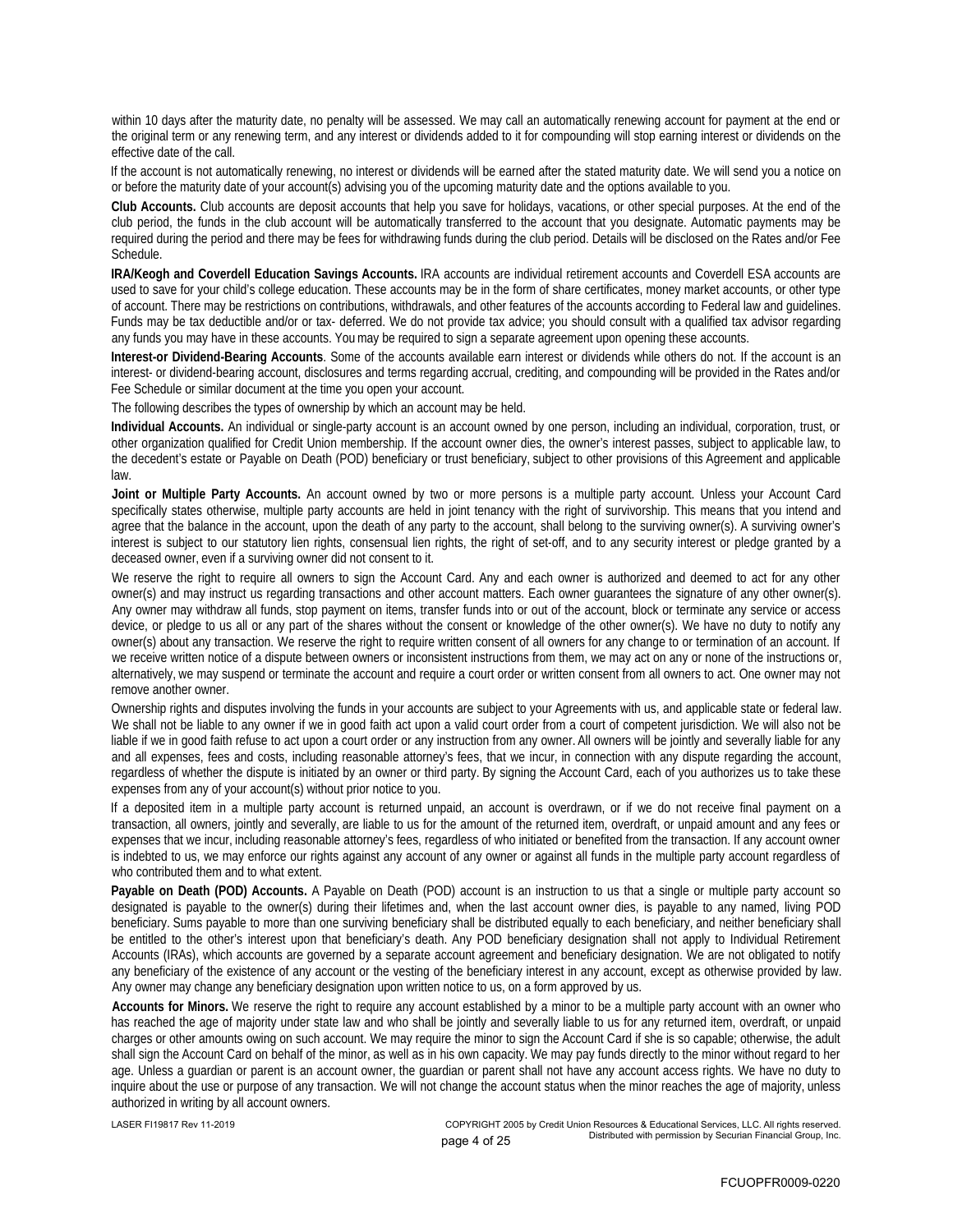**Uniform Transfers to Minors Account/Uniform Gifts to Minors Account (UTMA/UGMA).** An account established under the Uniform Transfers to Minors Act (UTMA) or Uniform Gifts to Minors Act (UGMA) is an individual account created by a custodian who deposits funds as an irrevocable gift to a minor. The account is governed by the applicable UTMA/UGMA law adopted in the state in which the account is held. The minor to whom the gift is made is the beneficiary of the custodial property in the account and as such, the funds in the account belong to the minor. The custodian has possession and control of the account for the exclusive right and benefit of the minor and barring a court order otherwise, is the only party entitled to make deposits, withdrawals, or close the account. We have no duty to inquire or investigate regarding the use or purpose of any transaction or the propriety or impropriety of any action taken by the custodian. If the custodian dies, we may place an administrative freeze on the account, until we receive instructions from any person authorized by law to withdraw funds or a valid court order authorizing withdrawal. Any successor custodian must provide us with, and complete all, written documentation to our satisfaction that authorizes such custodian to act legally on behalf of the minor and ensuring that all applicable laws have been followed. It is agreed that the custodian may be the minor's legal guardian, and if there is more than one legal guardian, we can accept orders and instructions from any legal guardian in accordance with applicable law. When the beneficiary reaches the age of majority, the funds may be paid or withdrawn by the beneficiary without further notice or action by us, and we will not be liable for any disputes arising from such withdrawal. The account will otherwise terminate and be distributed in accordance with applicable law.

**Agency, Trust, or other Custodial Accounts.** We may open accounts pursuant to any court order, trust agreement, or similar authority in accordance with your desire to establish an account for a trust, probate, custodial, or other fiduciary purpose. Because we do not give legal advice, we cannot counsel you as to which account arrangement most appropriately meets the specific requirements of your trust, will, or court order. The person acting as agent, guardian, custodian, personal representative, trustee or other fiduciary capacity shall be designated as such on the Account Card. Such designation is an instruction to us that the account owner authorizes another person to make transactions as agent for the account owner regarding the accounts designated. For these accounts, you appoint the designated representative listed on the Account Card as your attorney-in-fact to deposit or withdraw funds held in the designated account(s). Your agent has no ownership interest in the account(s) or voting rights in the Credit Union. We have no duty to inquire or investigate regarding the use or purpose of any transaction or the propriety or impropriety of any action taken by the designated representative.

If you ask us to follow any instructions that we believe might expose us to claims, lawsuits, expenses, liabilities, or damages, whether directly or indirectly, we may refuse to follow your instructions or may require you to indemnify us or post a bond or provide us with other protection.

**Commercial or Business Accounts:** Accounts held in the name of a business entity, organization, or member for business or commercial purposes are subject to the terms of this agreement, unless a separate Business Account Agreement or similar document has been signed. Such accounts are also subject to the following terms: You must provide us additional documentation acceptable to us appointing those individuals who are authorized on behalf of the entity to open accounts and transact business. Any changes to such authorization must be made in a writing acceptable to us, and we will not be liable for any actions taken before we are provided with such acceptable written notice of any change in authorization(s). We reserve the right to require that third party checks payable to an entity be deposited into a business account rather than being cashed. We have no duty to inquire or investigate regarding the use or purpose of any transaction or the propriety or impropriety of any action taken by the designated representative, and will have no notice of any wrongdoing unless and until we are informed in writing of such wrongdoing.

**IOTA (Interest on Trust Accounts).** The additional following terms and conditions apply to IOTAs: (1) If you open an IOTA or similar account, you authorize us to notify the appropriate state agency if the account is overdrawn or checks are dishonored, if the applicable state requires notice of those events; and to provide all notices and reporting as required by applicable laws; (2) IOTAs can only be set up as checking accounts; (3) You may not link any IOTAs to any other account(s); (4) Interest or dividends on IOTAs will be paid (after deducting all applicable service charges and fees as permitted) periodically to the appropriate agency. You agree that you are responsible for the payment of all service charges and fees applicable to your IOTA account which are not deducted from the interest earned on the account because deduction is prohibited or because the charges and fees exceed the interest; (5) Upon our request from time to time, the authorized signers for an IOTA will provide documentation required by applicable state law and applicable bar association (or similar entity) rules; (6) We act only as custodian of the trust funds in IOTAs and are under no obligation to act as a trustee or to inquire as to the powers or duties of the attorney or law firm as trustee(s); and (7) The attorney, law firm, or any authorized individual on the account agrees to indemnify and hold us harmless from and against any and all loss, costs, damage, liability, or exposure, including reasonable attorney's fees, we may suffer or incur arising out of any action or claim by any beneficiary or third party with respect to the authority, actions, or inaction taken by the trustee(s) or authorized individuals in handling or dealing with the account.

### **TRANSFERS OR DEPOSITS TO YOUR ACCOUNT(S)**

**Deposit and Collection of Items.** You may make deposits to any account, in any manner approved by us including, but not limited to, in person, by mail, by electronic transfer, direct deposit, or any other method made available, such as by night deposit box or Automated Teller Machine (ATM). We are not responsible for any deposit made by mail, at night depositors or at unstaffed facilities until we actually receive the item. If a check, draft or other item that is payable to two or more persons is ambiguous as to whether it is payable to either or both, we may process the check, draft or item as though it is payable to either person. All transactions are subject to our Funds Availability Policy and related applicable laws. We reserve the right to refuse or return any deposit.

**Direct Deposits.** We may offer preauthorized deposits (e.g., payroll checks, Social Security or retirement checks, or other government checks) or preauthorized transfers from other accounts. You must authorize each direct deposit or preauthorized transfer by filling out a separate form. You must notify us at least thirty (30) days in advance to cancel or change a direct deposit or transfer option. Upon a bankruptcy filing, unless you cancel an authorization we will continue making direct deposits in accordance with your authorization on file with us. If we are required to reimburse the U.S. Government for any benefit payment directly deposited into your account, we may deduct the amount returned from any of your accounts, unless prohibited by law.

LASER FI19817 Rev 11-2019 COPYRIGHT 2005 by Credit Union Resources & Educational Services, LLC. All rights reserved. page 5 of 25 **Distributed with permission by Securian Financial Group, Inc.**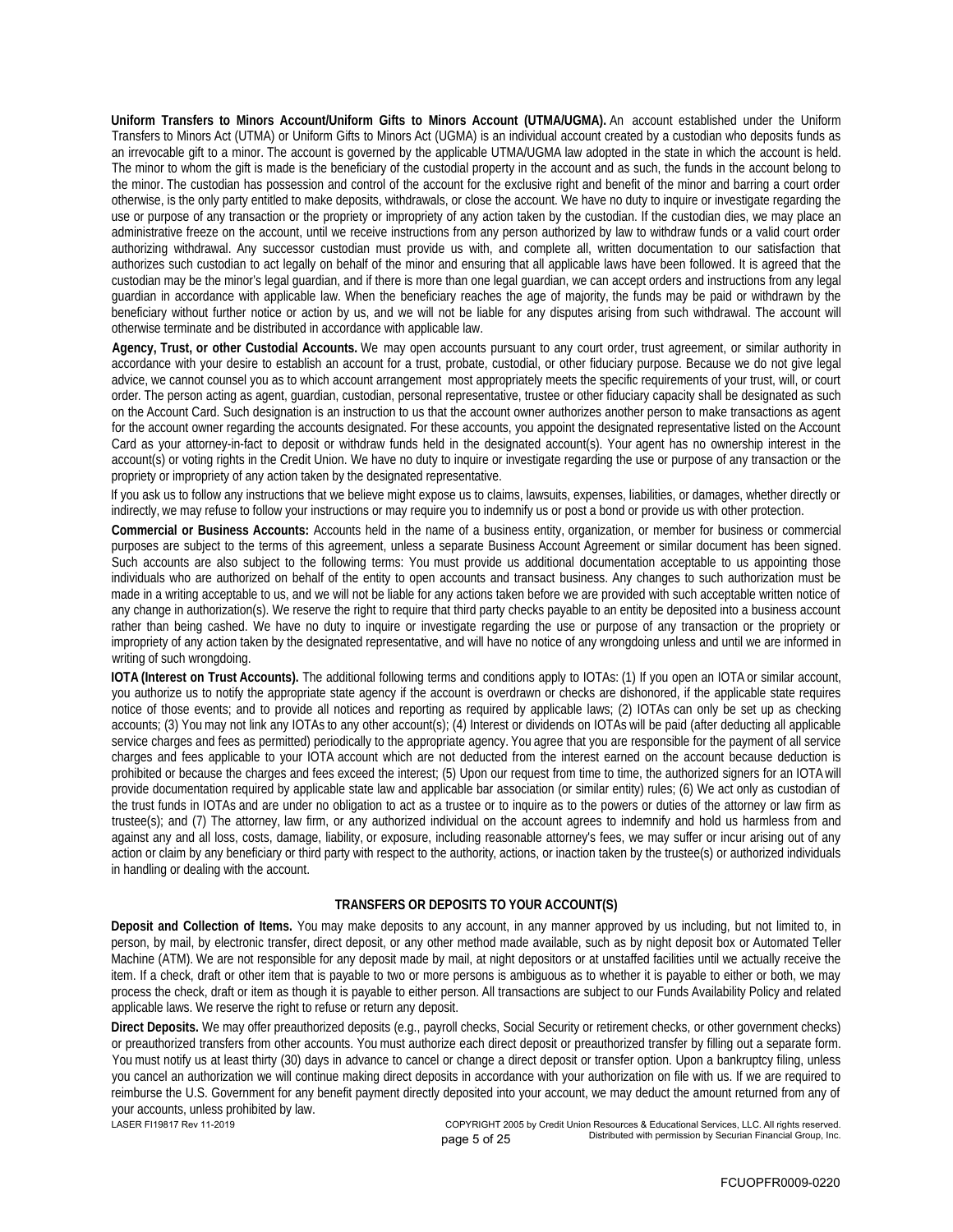**Crediting of Deposits.** Deposits made after the deposit cutoff time and deposits made on either holidays or days that are not our business days will be credited to your account on the next business day.

**Liability.** In receiving and processing items for deposit or collection, we act only as your collection agent and we assume no responsibility beyond our obligations of good faith and ordinary care. We exercise ordinary care if our actions or inactions are consistent with applicable state law, Federal Reserve regulations and operating letters, clearinghouse rules, and general banking practices followed in the area we serve. We are not liable for the negligence of any correspondent or for loss in transit, and each correspondent will only be liable for its own negligence. We may send any item for collection and any items and their proceeds will be handled in accordance with applicable Federal Reserve and Clearing House rules and other applicable law.

If we do not properly complete a transaction according to this Agreement, we will be liable for your losses or damages not to exceed the amount of the transaction, except as otherwise provided by law. We will not be liable if: (1) your account contains insufficient funds for the transaction; (2) circumstances beyond our control prevent the transaction; (3) your loss is caused by your negligence or another financial institution's negligence; or (4) your account funds are subject to legal process or other claim. We will not be liable for consequential or special damages, except liability for wrongful dishonor. You grant us the right, in making payments of deposited funds, to rely exclusively on the form of the account and the terms of this Account Agreement. Any conflict will be resolved by reference to this Agreement.

**Endorsements.** We may accept transfers, checks, drafts, and other items for deposit into any of your accounts even if they are not endorsed by all payees. If you fail to properly indorse an item, you authorize us to supply any missing endorsement, but we are not required to do so. We may require that certain government checks, insurance company items, or other check or draft be personally indorsed by each and all payees. Endorsements must be made on the back of the share draft or check within 1 1/2 inches from the trailing edge, although we may accept endorsements outside this space. You agree to reimburse us for any loss or expense we incur resulting from an irregular endorsement or other markings by you or any prior endorser.

**Collection of Items.** We act only as your agent and we are not responsible for handling items for deposit or collection beyond the exercise of ordinary care. We are not liable for the negligence of any corresponding or for loss in transit, and each correspondent will only be liable for its own negligence. We may send any item for collection. Items drawn on an institution located outside the United States are handled on a collection basis only. You waive any notice of nonpayment, dishonor, or protest regarding items we purchase or receive for credit or collection to your account. We reserve the right to pursue collection of previously dishonored items at any time, including giving a payor or financial institution extra time beyond any midnight deadline limits.

**Restrictive Legends.** Some checks and drafts contain restrictive legends or similar limitations on the front of the item. Examples of restrictive legends include "two signatures required", "void after 60 days" or "not valid over \$500". We are not liable for payment of any check or draft contrary to a restrictive legend or other limitation contained in or on the item unless we have specifically agreed in writing to the restrictions or limitations.

**Charge-back; right of set-off.** All items including checks, Automated Clearing House (ACH) transfers or other transfers credited to your account are provisional until we receive final payment. We may charge-back, or debit, your account for the amount of such items under the following circumstances: (1) if final payment is not received; or (2) if, within the normal handling period for such item, the item cannot be honored against the drawer's account; or (3) if a deposited item is returned to us by the financial institution on which it is drawn, even if that financial institution failed to return the item before its midnight deadline; or (4) any other circumstances allowed by law. We may charge-back your account regardless of whether the other financial institution returned the item before its midnight deadline. You further authorize us to pursue collection of previously dishonored items, and you acknowledge that this may permit the payor bank to hold an item beyond the midnight deadline. When charging-back your account, we may also charge your account with a return item charge and any collection fees or expenses, including reasonable attorney's fees. You acknowledge and agree that we may charge-back your account even if it causes your account to have insufficient funds, and you agree to replenish the funds in your account and to pay any and all overdraft, return, or nonsufficient funds fees and charges. You specifically agree that we may exercise our security interest and right of set-off against any other deposit accounts that you have with us to recover any of these amounts.

**Foreign banks.** We reserve the right to refuse or return any item or funds transfer. Items drawn on an institution located outside the United States are handled on a collection basis only.

**Waiver of notice.** You waive any notice of nonpayment, dishonor, or protest regarding items we purchase or receive for credit or collection to your account.

**Final Payment.** All items or Automated Clearing House (ACH) transfers credited to your account are provisional until we receive final payment. If final payment is not received, we may charge your account for the amount of such items or ACH transfers and impose a return item charge on your account. Any collection fees we incur may be charged to your account. We reserve the right to refuse or return any item or funds transfer.

### **Transaction Limitations -**

**a. Withdrawal Restrictions.** We will pay checks or drafts, permit withdrawals and make transfers from available funds in your account. The availability of funds in your account may be delayed as described in our Funds Availability Policy Disclosure. We may also pay checks or drafts, permit withdrawals and make transfers from your account from insufficient available funds if you have established an overdraft protection plan or, if you do not have such a plan with us, according to our overdraft payment policy.

We may refuse to allow a withdrawal in some situations, and will advise you accordingly: for example, (1) a dispute between account owners (unless a court has ordered the credit union to allow the withdrawal); (2) a legal garnishment or attachment is served; (3) the account secures any obligation to us; (4) required documentation has not been presented; or (5) you fail to repay a credit union loan on time. We may require you to give written notice of seven (7) days to 60 days before any intended withdrawals.

**b. Transfer Limitations.** We may limit the dollar amount or the number of transfers from your account. Please consult your Truth-in-Savings Disclosure or your Electronic Funds Transfer Agreement and Disclosure.

LASER FI19817 Rev 11-2019 COPYRIGHT 2005 by Credit Union Resources & Educational Services, LLC. All rights reserved. page 6 of 25 **Distributed with permission by Securian Financial Group, Inc.**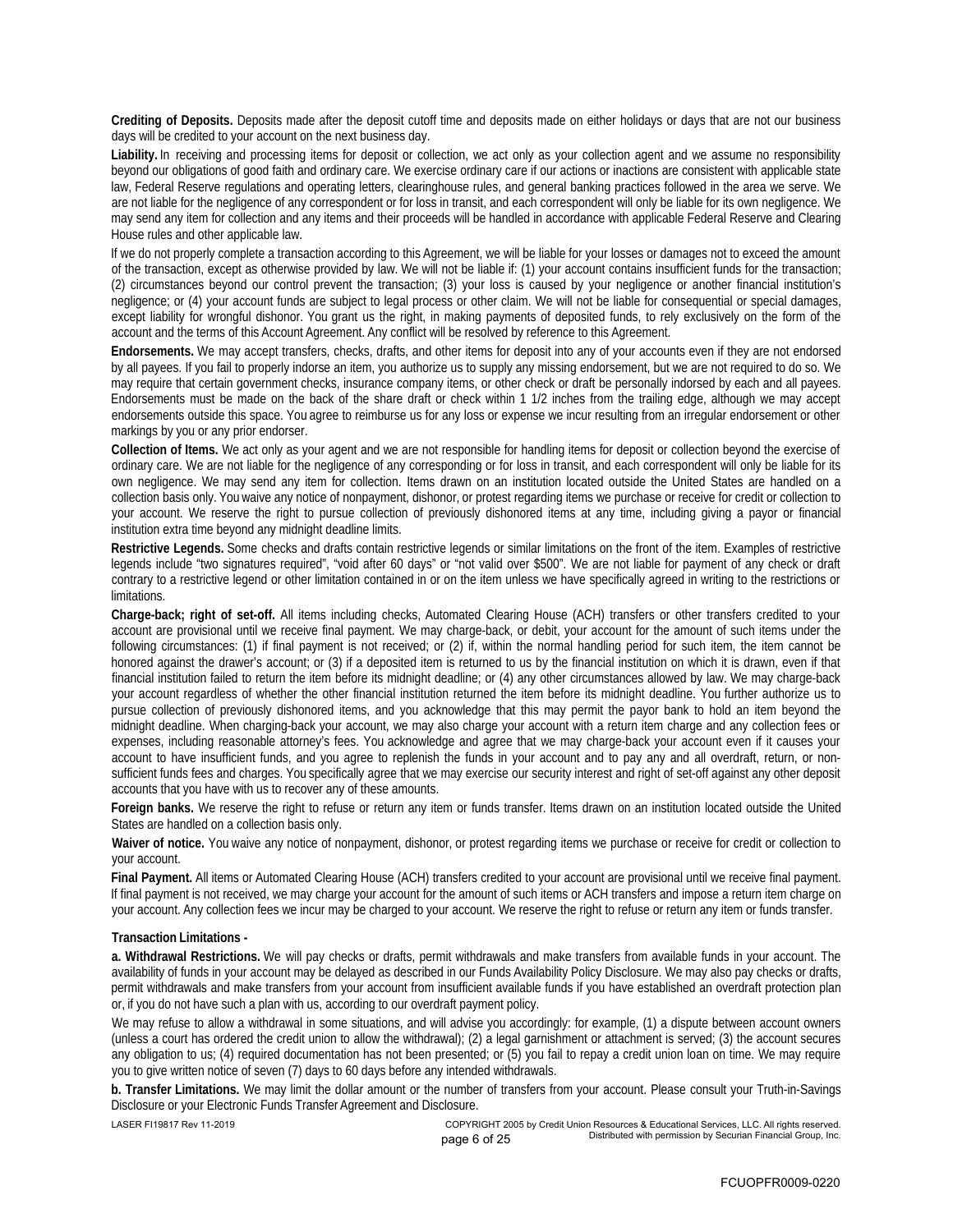### **TRANSFERS OR WITHDRAWALS FROM YOUR ACCOUNT(S)**

**Account Access; Honoring Items; Limitations.** You may withdraw or transfer funds from your account(s) in any manner we permit (e.g., by writing a check; using an ATM or debit card at point-of-sale or at an automated teller machine; in person; by mail; by automatic or preauthorized transfer, ACH, wire transfer or other electronic transfer; by telephone or on- line banking or bill pay services, or other means made available to you). If the transaction request is made by remote means such as telephone, we are not responsible for any request or order that we believe to be genuine; we can also refuse to honor such request or order if we in good faith do not believe it to be genuine or have reason to doubt the identity or authentication of the requestor. Your ability to transfer funds from your account is always subject to having sufficient available funds in the account(s) and is subject to this and the other Agreements you have with us, including, but not limited to, the Funds Availability Policy. You authorize us to honor transactions initiated by a third person to whom you have given your account number even if you do not authorize a particular transaction. If there are sufficient funds to cover some, but not all of your withdrawal, we may allow those withdrawals for which there are sufficient funds in any order at our discretion.

The law permits us to pay items drawn on your account in any order, even if the order in which we pay items causes an overdraft. We may honor any item or instruction even if it creates an overdraft or negative balance in your account or if it violates any minimum balance requirement or other requirements of the account, in which case you agree to pay all fees, penalties or other charges imposed on you as well as costs incurred by us. We may return as unpaid any item drawn on a form we do not provide or approve, and you are responsible for any loss we incur handling such an item.

To process certain electronic transactions, we may place a temporary hold on your funds which may be for 36 hours or more. We have no control over the other parties to the transactions or the commercial networks used in facilitating the transactions. It is your responsibility to make sure you have sufficient funds in your accounts to cover all transactions, regardless of when those transactions may clear.

For share savings and money market accounts, you may make up to six (6) preauthorized, automatic, telephonic, electronic, or audio response transfers to another account of yours or to a third party during any calendar month. A preauthorized transfer includes any arrangement with us to pay a third party from your account upon oral or written orders including orders received through the automated clearing house (ACH). We may refuse or reverse a transfer that exceeds these limitations and may assess fees against, suspend or close your account. You may make unlimited transfers to any of your loan accounts that you have with us.

We may refuse to allow a withdrawal in some situations, and will advise you accordingly. For example: (1) a legal garnishment or attachment is served; (2) the account secures any obligation to us; (3) required documentation has not been presented; (4) you fail to make payments on a loan that you have with us; or (5) any other reason allowed by applicable law. We may require you to give written notice of seven (7) days to sixty (60) days before any intended withdrawals.

**Authorized Signature; Facsimile Signature Device; Forged Checks.** Your signature on the Account Card is your authorized signature for account access to and from your account(s). We are authorized to recognize this signature for the payment or transfer of funds, payment instructions, or other purposes relating to your account(s) but we may also allow transfers even without your signature. We will not be liable for refusing to honor any item or instruction if we believe the signature is not genuine. However, we are not required to check the signature for authenticity unless our internal policies and procedures require us to (e.g., if a check is written above a stated threshold amount), and you agree that failure to do so does not constitute failure on our part to exercise ordinary care. You may also authorize the use of a facsimile signature device and, if you have done so, we may honor any draft or other item that appears to bear your facsimile signature even if it was made by an unauthorized person, and we will not be liable for any issues arising from such honor. You are responsible for the use and safeguarding of the facsimile signature device, your checks, and your access codes and as such, you specifically agree that you are in the best position to determine whether your facsimile signature has been used without your consent, or a counterfeit facsimile signature device has been used, or your signature has been forged. Therefore you are required to make a good-faith effort to review any and all statements and items or checks returned to you or made available to you for any unauthorized use of your electronic, mechanical, or facsimile signature. We will not be liable if we honor an item that appears to be authorized by your signature, and you will reimburse us for any loss or costs (including reasonable attorney's fees) that we incur because the facsimile signature was used without your consent or because a counterfeit facsimile signature device was used. Nothing in this provision shall be construed to relieve us of our obligations to act in good faith and to exercise ordinary care.

**Automated Processing of Items.** You acknowledge and agree that we have adopted automated collection and payment procedures which are standard and reasonable in the industry. This allows us to process a large volume of items efficiently. However, these automated procedures rely primarily on information encoded onto each item in magnetic ink and does not provide for personal inspection of the item by our staff ("site examination"). You agree that in paying an item, we may disregard all information on the item except that which has been encoded onto the item in magnetic ink, such as identity of drawee bank and amount of the item, even if that information is inconsistent with other information printed or written on the item. You agree that we do not fail to exercise ordinary care in paying an item solely because our procedures do not provide for a sight examination of the item. You also agree to reimburse us for any loss or costs (including reasonable attorney's fees), that we incur because the item contained such extra information.

**Stale and Post-Dated Items.** We maintain the option to pay or dishonor any stale draft or check (i.e., more than six months old) upon presentation. You agree that we are not liable to you for charging your account before the indicated date on a properly payable but post-dated check unless you notify us that you have issued a post-dated draft. The notice must be given to us in time so that we can notify our employees and reasonably act upon the notice, and it must provide the number of the check, its date, the name of the payee, the exact amount, and the account number on which it is drawn. You understand that the exact information is necessary for us to identify the draft. We are not responsible if you give us an incorrect or incomplete description, or untimely notice. You may make a verbal notice which lapses in fourteen (14) calendar days unless confirmed in writing. A written notice is effective for six (6) months and may be renewed in writing from time to time. You agree not to deposit checks, drafts, or other items before they are properly payable. We are not obligated to pay any check or draft drawn on your account which is presented more than six (6) months past its date.

**Overdrafts.** An overdraft occurs when, on any day, you do not have a sufficient actual or available balance to cover drafts, fees or other items posted to your account, whether the transaction was made by check, electronically, or otherwise. You agree not to cause an overdraft to any of your accounts. Our determination of an insufficient account balance may be made at any time between presentation and our midnight deadline with only one review of the account required. We do not have to notify you if your account does not have funds to cover drafts, fees or other posted items. Whether the item is paid or returned, your account may be subject to a charge as set forth in the Fee Schedule. Except as otherwise agreed in writing, we, by covering one or any overdraft, do not agree to cover overdrafts in the future and may discontinue covering overdrafts at any time without notice. If we pay a draft or impose a fee that would otherwise overdraw your account, you agree to pay the overdrawn amount immediately.

LASER FI19817 Rev 11-2019 COPYRIGHT 2005 by Credit Union Resources & Educational Services, LLC. All rights reserved. page 7 of 25 **Distributed with permission by Securian Financial Group, Inc.**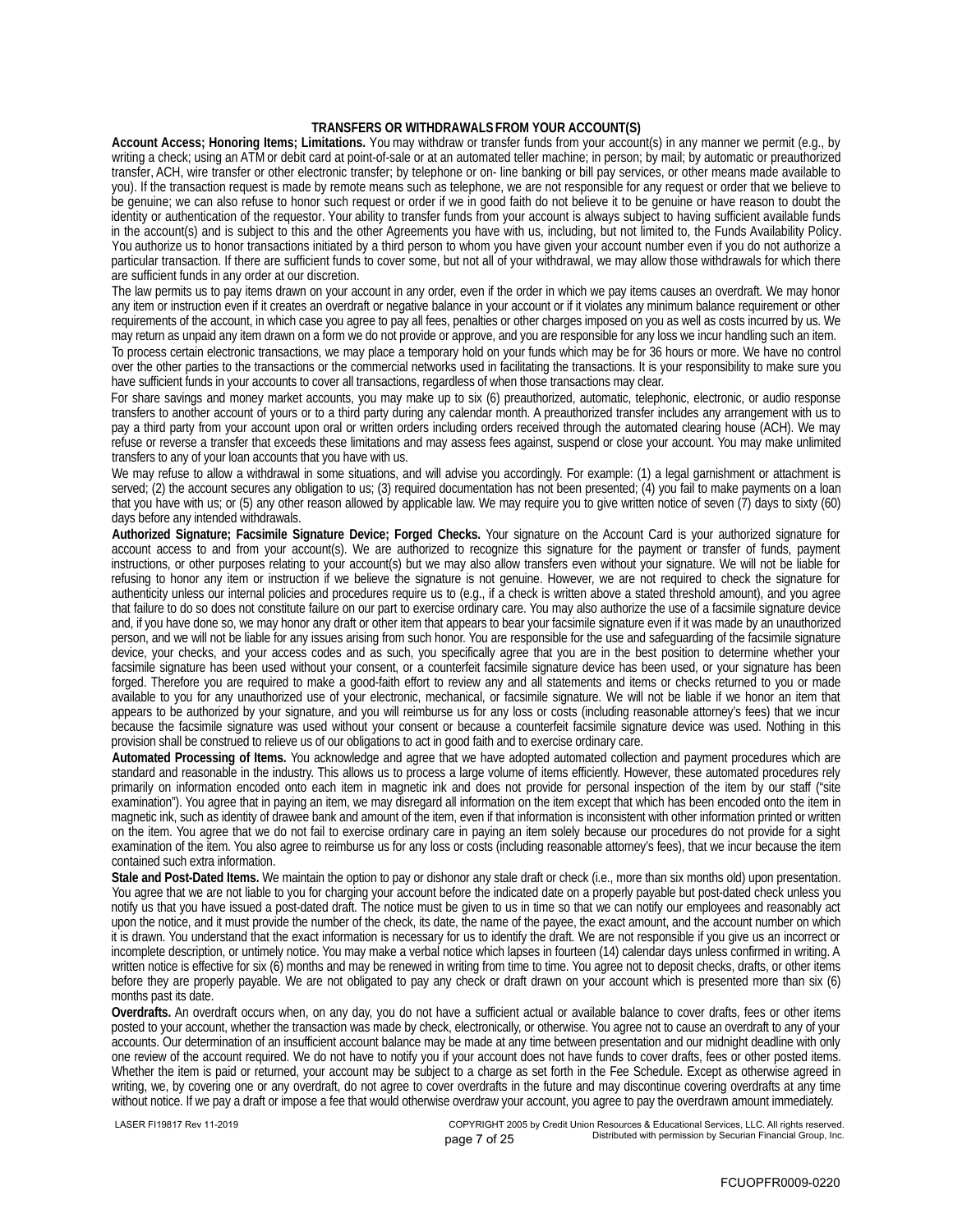**Overdraft Protection Plan Agreement.** If we have approved an Overdraft Protection Plan for your account, we will honor drafts drawn on an insufficient actual or available balance by transferring funds from another designated account under this Agreement or a loan account or credit card account, as you have directed, or as required under our Overdraft Protection policy. The fee for overdraft transfers, if any, is set forth on the Fee Schedule. You will not have any Overdraft Protection if the designated account has insufficient funds to cover the transaction or if the loan or credit card account has insufficient credit available. If the protected account is a joint account, you acknowledge and agree that transactions causing overdrafts made by a joint owner will be paid under the Overdraft Protection plan even if the designated account or loan or credit card account is not jointly owned or jointly made. If there is any conflict between this provision and any provisions regarding overdrafts contained in an applicable loan agreement or credit card agreement, the loan agreement or credit card agreement shall govern.

**Overdraft Agreement - Bounce Free.** Under our Bounce Free program, if you are in good standing with us, we may honor your overdrafts for checks and automatic bill payments. We will pay your overdrafts for ATM withdrawals and debit card purchases you make at a store, online or by telephone, only if you have signed the opt-in form for these transactions. You can opt-out of overdraft coverage for these transactions at any time by writing to us at PO Box 5549,Gainesville, FL 32627, calling us at 1-800-284-1144, or coming into to your local branch. Even if you do not request Bounce Free coverage for ATM withdrawals and debit card purchases, we may still pay your overdrafts for other types of transactions, including checks and automatic bill payments which will include our Bounce Free Protection fee. Having overdraft coverage does not guarantee that we will pay your overdrafts. If we decide to pay an overdraft, you will be charged fees as described in the Fee Schedule. This is a non-contractual privilege that we offer and we have no obligation to continue offering it and may discontinue this service at any time without notice to you. Bounce Free coverage differs from other overdraft services we offer, like the Overdraft Protection Plan. If you have an Overdraft Protection Plan, such as linked accounts or an overdraft line of credit, we will look to that plan for funds to cover overdrafts before we use the Bounce Free program. This Bounce Free program does not relieve you of your obligation to replenish the funds in your accounts and to pay all obligations owing to us, including overdrafts and related fees. You are considered to be in "good standing" if the following conditions are met: (1) you bring your account to a positive balance at least once every 20 days; (2) you are current on all loans and obligations; and (3) no past charge-offs that have not been fully recovered. The Bounce Free program is not available on minor accounts.

**How to Request Bounce Free Coverage or Get More Information.** To request Bounce Free coverage for your ATM withdrawals and debit card purchases, or for information about other alternatives we offer for covering overdraft, please contact us by phone at 352-377-4141; by email at askfcu.org; or by mail at P.O. Box 5549, Gainesville, FL 32627.

**Effect of Holds on Your Available Balance, Overdrafts and Fees. Holds on your account, including, but not limited to, holds placed on your account for pending electronic transactions, such as hotel or rental car deposits, holds placed on any deposits to your account, holds placed on any account for delinquent loans or lines of credit, holds based on any pledges of your account and any minimum account balance requirements may reduce your available balance and may cause your account to become overdrawn regardless of your actual balance. Any hold placed on your account which reduces the available balance may cause subsequent transactions to overdraw your account. The Credit Union can decide whether an overdraft occurs based on your available balance or your actual balance as determined by the Credit Union in its sole discretion from time to time. However, you should assume that any item which would overdraft your account based on your then-current available balance may create an overdraft.** There may be a preauthorization hold on a transaction while there are actual or available funds in your account, but by the time that transaction posts to your account, you no longer have sufficient actual or available funds to cover the transaction. The Credit Union may charge a Bounce Free Protection or NSF fee when you do not have sufficient actual or available funds either during the preauthorization hold or when the transaction posts to your account, but you will not be charged two fees if you have insufficient funds during both time periods. The Credit Union's use of the available balance as described above will affect the Credit Union's determination of an overdraft or potential overdraft for any purpose, including, but not limited to, rejection of attempted items for insufficient funds, transfers pursuant to any overdraft protection plan and coverage under the Bounce Free program and any fees or charges related to such overdrafts and transfers.

**Representment of Declined Transactions:** We reserve the right to charge an NSF Fee each time a transaction is presented if your account does not have sufficient funds to cover the transaction at the time of presentment and we decline the transaction for that reason. This means that a transaction may incur more than one NSF Fee if it is presented more than once. For example, if an ACH or other item is presented for payment and declined due to insufficient funds and then represented for payment and declined again due to insufficient funds, we reserve the right to charge an NSF Fee for both the original presentment and the representment in accordance with our Fee Schedule and other applicable law.

**Stop Payment Orders.** You may request a stop payment order on any check or other written instrument drawn on your account that has not been paid or certified. You may call us to request a stop payment, but to be binding, we may require that the order be dated, signed, and describe the account number, item number, and the exact amount of the item. The stop payment order will be effective if we receive the order in time for us to act upon the order. You understand that the exact information is necessary for our computer system to identify the item. If you give us incorrect or incomplete information, or the stop payment order is not received in time for us to act upon it, we will not be responsible for failing to stop payment on the item and we will not be liable to you or to any other party for payment of the draft. If we recredit your account after paying a draft over a valid and timely stop payment order, you agree to sign a statement describing the dispute with the payee, to transfer to us all of your rights against the payee or other holders of the draft and to assist us in any legal action.

A verbal stop payment order is valid for only 14 days, unless we receive a written confirmation thereof. Please see your Electronic Funds Transfer Agreement and Disclosure - Reg E for ways to contact us in order to make a stop payment order.

Fees for stop payment orders will be imposed and are set forth on the Fee Schedule. You may not stop payment on any certified check, cashier's check, teller's check, official check, or any other check, draft, or payment guaranteed by us. Although payment of an item may be stopped, you may remain liable to any item holder, including us. You have the burden of establishing the fact and amount of loss resulting from the payment of an item contrary to a binding stop payment order. You agree to indemnify and hold us harmless from all costs, including reasonable attorney's fees, damages or claims related to our refusing payment of an item, including claims of any multiple party account owner, payee, or endorsee in failing to stop payment of an item as a result of incorrect information provided by you.

**ACH and Wire Transfers.** This provision applies to funds transfers as defined in Article 4A of the Uniform Commercial Code and Subpart B of Regulation J of the Board of Governors of the Federal Reserve System. (e.g., wire transfers). You authorize us to transfer funds according to your instructions ("payment order") to and from your designated account(s), or to and from another financial institution. You also authorize us to charge your account for any related fees or service charges. We may require that transfers follow certain security procedures. We will notify you of any such security procedures and you agree that our security procedures are commercially reasonable. Cut-off times may apply to the receipt, execution and processing of funds transfers, payment orders, cancellations, and amendments and if received after a cut-off time, may be treated as having been LASER FI19817 Rev 11-2019 COPYRIGHT 2005 by Credit Union Resources & Educational Services, LLC. All rights reserved.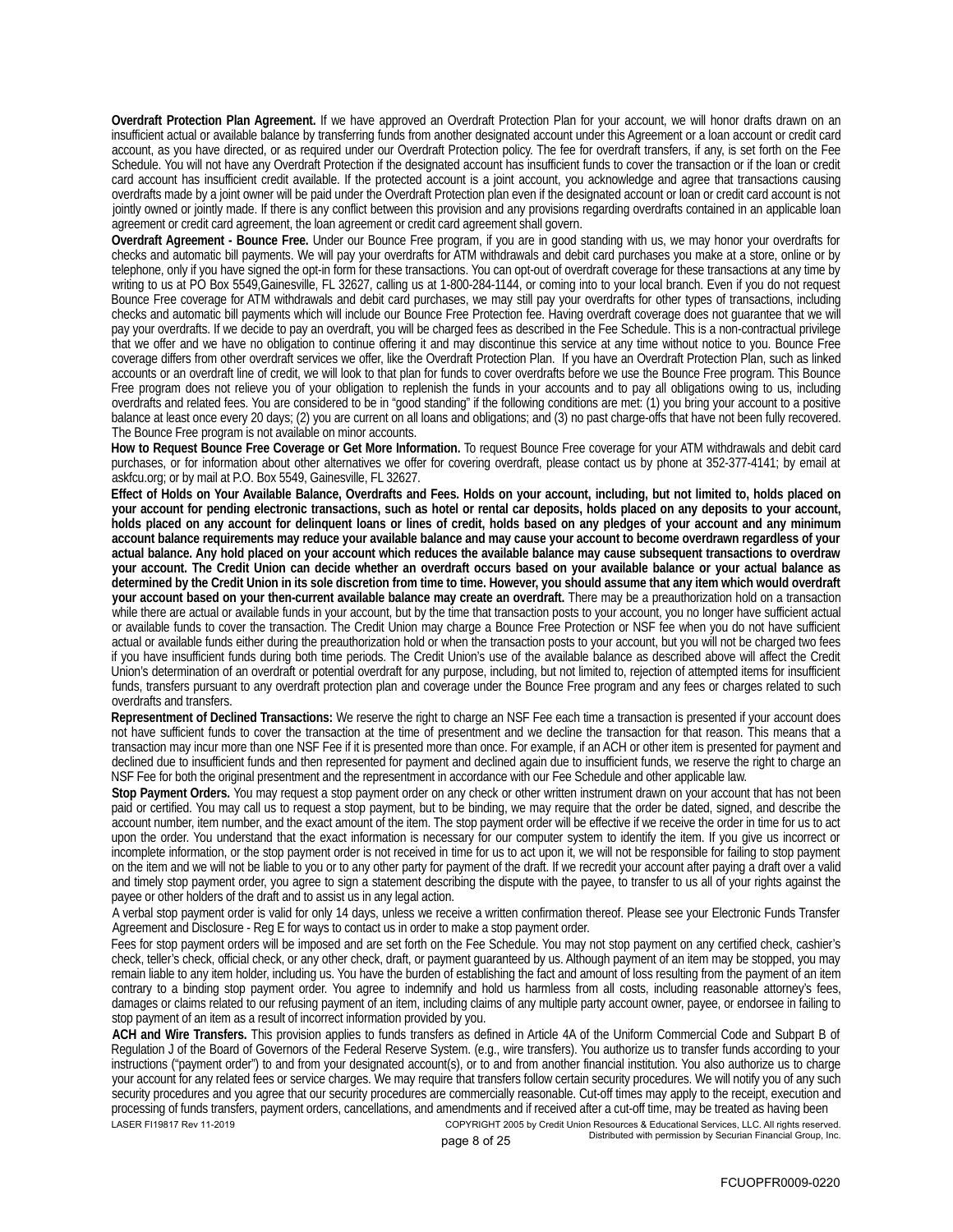received on the next following funds transfer business day. Information about any cut-off times is available upon request. When processing a payment order, payment may be made based solely on the account number provided in the payment order, even if that account number identifies a beneficiary other than the one that you name in the payment order. Similarly, if the payment order identifies the name, routing number and transit number of the beneficiary's financial institution, payment may be made solely on the basis of the routing and transit number, even if those numbers do not correspond to the name of the financial institution that you supplied. You agree that your obligation to pay the wire transfer is not affected if the identifying numbers do not match the named beneficiary or financial institution. You are also responsible for any loss or expenses incurred by a receiving bank which executes or attempts to execute the payment order in reliance on the identifying number you provided. We may also pay wire transfers received by us for your benefit based solely on the account number. We may refuse to accept or execute any payment order, or an amendment or cancellation thereof, and we shall be deemed to have accepted a payment order or its amendment or cancellation only upon execution thereof. We may reject or refuse to accept or execute a payment order if (1) the designated account(s) does not contain sufficient available or collected funds; (2) the account number that you provide on the payment order does not correspond to any known account with us; (3) the payment order is not authorized or does not comply with applicable security procedures; (4) we are prohibited from doing so due to applicable law; or (5) we have a good-faith, reasonable cause for rejecting the payment order. All transfers shall be shown on your periodic account statement and reflection on the statement shall constitute notice of receipt of the transfer. You may inquire whether a specific transfer has been received at any time during our normal business hours and/or by any means that we provide you for making inquiries on your accounts. We are not responsible for any transmission performance failure as a result of interruption in transfer facilities; power failures; equipment malfunctions; labor disputes; emergency conditions; fire, flood, or other natural disasters; war or terrorist attack; or other circumstances beyond our control. We are also not responsible for transfer failures due to suspension of payment by another party, or refusal or delay by another financial institution to accept the transfer, or if we are prohibited from performing under any applicable law. We shall not be liable for any special, indirect, consequential or punitive damages arising from any failure or delay in processing a payment order or related obligation. In no case shall we pay attorney's fees or other legal expenses incurred in connection herewith. If we become obligated under Article 4A to pay interest to you, you agree that the rate of interest to be paid shall be equal to the interest rate, on a daily basis, applicable to the account to which the funds transfer was made. If you send an international wire transfer that identifies a beneficiary bank located outside of the United States, you agree that we do not guarantee the receipt or timely processing of the funds on the part of the foreign beneficiary bank. At the time of the international transfer request, you will receive a receipt and disclosures regarding the transfer, including your rights regarding cancellation and resolution of errors, in accordance with Regulation E. By sending an international wire transfer, you understand that we have no control over how or when the funds are received or processed by the foreign beneficiary bank and that it could take up to one month or longer for the wired funds to be processed by the foreign beneficiary bank. Therefore, except as otherwise provided in Regulation E, (a) you understand and acknowledge that by sending an international wire transfer according to the financial institution and account information you provide us, you accept all risk associated with your wire transfer request; and (b) we will not be held liable or responsible to refund you any of the funds or costs associated with executing your request where the funds you sent were lost, destroyed, not processed, or not received by the foreign beneficiary bank. You further acknowledge that we are prohibited from processing and executing requests where the federal government has enforced economic and trade sanctions against named foreign countries, or where the federal government has prohibited us from doing business with named financial institutions.

**Choice of Law.** We may accept, on your behalf, payments to your account which have been transmitted through one or more Automated Clearing Houses and which are not subject to the Electronic Fund Transfer Act. Your rights and obligations with respect to such payments shall be construed in accordance with and governed by Regulation J, Article 4A, and the laws of the state in which our headquarters are located, and as provided by the operating rules of the National Automated Clearing House Association.

### **OTHER RULES APPLICABLE TO YOUR MEMBERSHIP AND ACCOUNTS**

**Illegal Transactions.** You warrant and agree that you will not use any Credit Union services or loan or deposit accounts to make or cause to be made any transaction that is deemed illegal under applicable law, including, but not limited to, any gambling activity, embezzlement, identity theft, money laundering or terrorist activity. Any such use shall constitute a breach of this Agreement. We may delay processing or refuse to process or may be required by Federal Reserve Reg GG to refuse the process any transaction that we believe to be illegal, suspicious, unenforceable, or which is a restricted transaction under Reg GG, and will not be liable to you for such delay or refusal. Restricted transactions generally include, but are not limited to, those in which credit, electronic fund transfers, checks, or drafts are knowingly accepted by gambling businesses in connection with the participation by others in unlawful internet gambling. You further agree to indemnify us and hold us harmless from any liability of any kind and costs incurred by us in any form whatsoever that results directly or indirectly from such illegal use. We will also not be liable to you if we in good faith freeze your accounts and/or notify our regulators or local or federal enforcement authorities regarding any activity we believe to be illegal, suspicious, or unenforceable.

**Negative Information Notice.** We may report information about your accounts to credit bureaus. Late payments, missed payments, insufficient funds transactions or other defaults on your account may be reflected in your credit report.

**Account Rates and Fees.** We pay interest or dividends on accounts and assess fees against your account as set forth on the Rates and/or Fee Schedule. You agree that we may debit your account for any fees incurred without prior notice to you. We may change the Rates and/or Fee Schedule at any time and will notify you as required by law. For the most current rates and fees, you may contact us at any time and manner available.

**Statements and Copies of Checks.** If we provide a periodic statement for your account, we will send or make available to you a periodic statement of transactions and activity on your account during the statement period as required by applicable law. In the case of multi-party accounts, you agree and acknowledge that we are required to provide only one statement on the account and can provide it to any one of the parties on the account as we choose.

For checking accounts, you understand and agree that your original check (or substitute check), when paid, becomes our property and may not be returned to you. We may, but are not required to, retain the original checks. You agree to keep copies of your checks in order to verify their validity. If you request copies of your checks, you agree that we may provide an electronic image of the check or a sufficient copy thereof. We may charge you, and you agree to pay, fees for providing copies of the checks and/or any research involved with your request, as set forth on the Rates and/or Fee Schedule.

You understand and agree that statements are made available to you on the date they are mailed to you or delivered electronically. You also understand and agree that checks or copies thereof are made available to you on the date the statement is sent to you, even if the checks do not accompany the statement.<br>LASER FI19817 Rev 11-2019

COPYRIGHT 2005 by Credit Union Resources & Educational Services, LLC. All rights reserved. page 9 of 25 **Distributed with permission by Securian Financial Group**, Inc.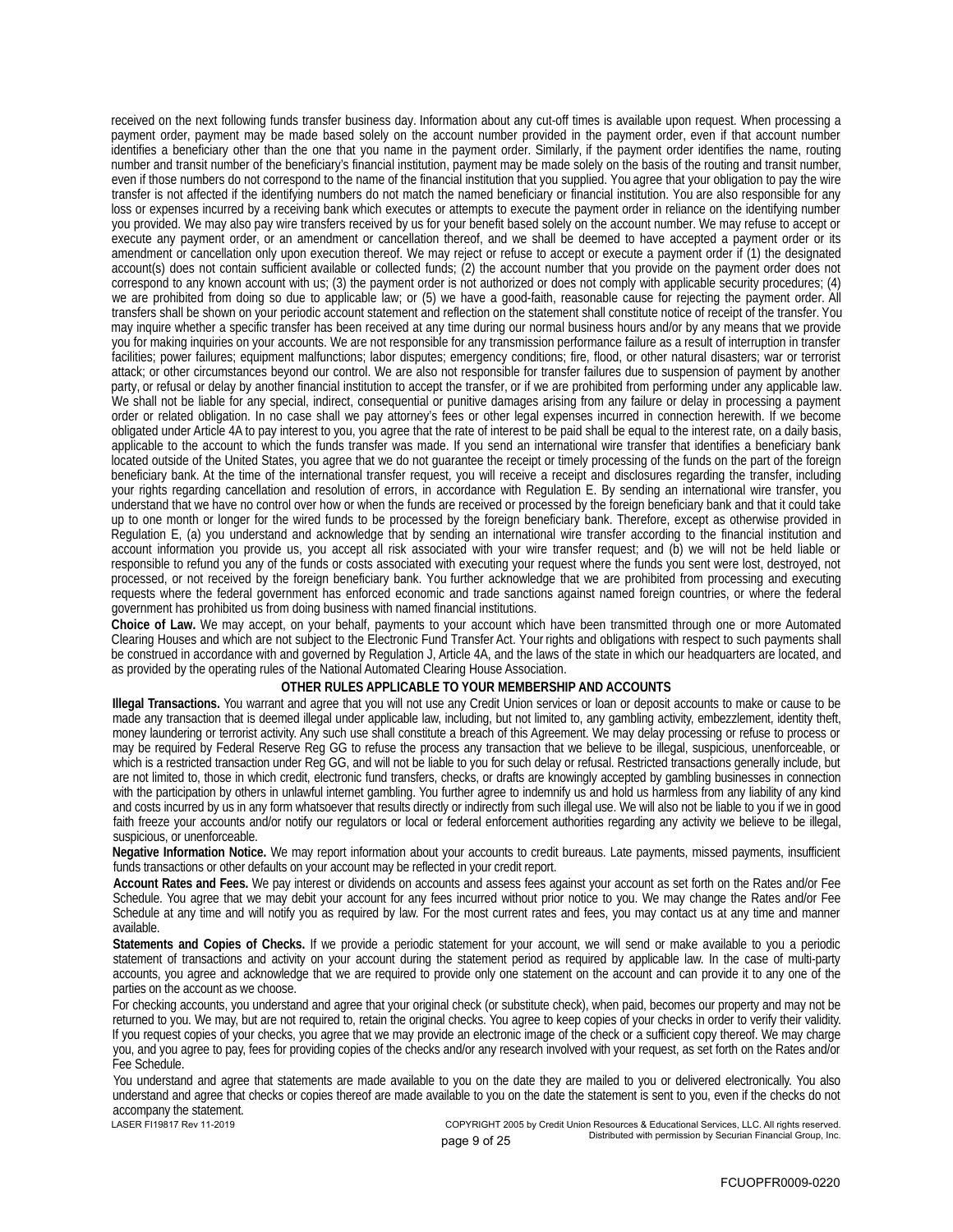**Your Duty to Examine.** You are responsible for promptly examining each statement and reporting any irregularities or issues to us. We will not be liable for any forged, altered, unauthorized, unsigned, or improperly endorsed or encoded items drawn on your account if: (1) you fail to notify us in writing within sixty (60) days of the mailing date of the earliest statement containing or evidencing such irregularities regarding any item described in the statement; or (2) any items are forged or altered in a manner not detectable by a reasonable person, including the unauthorized use of a facsimile signature machine.

If you fail to receive a periodic statement you agree to notify us within fourteen (14) days of the time you regularly receive a statement.

**Consent to Receive Telemarketing Calls.** By signing the Information Update Form, Account Application or similar document, I also authorize the credit union and persons acting on behalf of the credit union to deliver or cause to be delivered to me, and I consent to receive, advertising, telemarketing and other telephone calls (including collection calls) and text messages at the telephone number(s) provided (including wireless telephone numbers such as cell phone numbers), including calls using an automatic telephone dialing system and/or an artificial or prerecorded voice. I UNDERSTAND AND ACKNOWLEDGE I AM NOT REQUIRED TO SIGN THIS AUTHORIZATION AND CONSENT, OR ENTER INTO THIS AGREEMENT, AS A CONDITION OF PURCHASING ANY PROPERTY, GOODS OR SERVICES. I acknowledge I may withhold such authorization and consent by striking through this paragraph at the time of signing the Information Update Form, Account Application or similar document or withdraw such consent by written notice to PO BOX 5158, Gainesville, FL 32627, Attn: Revoke Consent, by email to revokeconsent@flcu.org , by telephone at 1-800-284-1144, or by any other reasonable means.

**Telephone Monitoring.** As part of our continuing effort to maintain a high quality of service to our members, telephone communications with you may be monitored and recorded. You agree that monitoring and/or recording may be done and that no additional notice to you or additional approval from you is needed. Please inform all persons authorized to use your accounts, those acting on your behalf, or anyone making payment on your accounts, of this provision.

**Consent to Contact** - You agree we and/or our third-party vendors may contact you by telephone or text message at any telephone number associated with your account, including wireless telephone numbers (i.e. cell phone numbers) which could result in charges to you, in order to service your account or collect any amounts owed to us, excluding any contacts for advertising and telemarketing purposes as prescribed by law. You further agree methods of contact may include use of pre-recorded or artificial voice messages, and/or use of an automatic dialing device. You may withdraw the consent to be contacted at your wireless telephone number(s) at any time by written notice to us at PO BOX 5158, Gainesville, FL 32627 Attn: Credit Advisor Dept, by email to revokeconsent@flcu.org, or by any other reasonable means. If you have provided or provide a wireless telephone number(s) to us in connection with your accounts, or any of them, you represent and agree you are the wireless subscriber or customary user with respect to the wireless telephone number(s) provided and have the authority to give this consent. Furthermore, you agree to notify us of any change to the wireless telephone number(s) which you provide to us. You agree to indemnify us and our third-party debt vendors, and hold us and our third-party vendors harmless, from and against any and all losses, claims, damages, liabilities, costs or expenses (including any attorneys' fees) that arise out your breach of any of the foregoing representations and agreements.

**e-Statements.** If we make this service available to you, you may agree to receive statements via electronic means, whereby your periodic statement will be e-mailed to you or sent electronically to, and made available on, our on-line banking website. Please see the provision, "Electronic Statements, Electronic Notices, Electronic Disclosures and Electronic Agreements" for more information regarding e-statements.

**Notices; e-Notices; Name or Address Change.** Any written notice we give to you is effective when it is made available in our on-line banking system (if you have agreed to receive such notices electronically), or when it is deposited in the U.S. Mail, postage prepaid and addressed to you at the most recent mailing address on file with us. Notice to any account owner is considered notice to all account owners. Any written notice you give us is not effective until we actually receive it in our offices.

You agree to notify us of any postal or e-mail address change or name change in writing. We reserve the right to require verification of your identity and proof of a change in address prior to making any changes in our records. We are only required to attempt to communicate with you at the most recent address you have provided to us. If you fail to provide notice of a change in address or name, and we attempt to locate you, we may impose a service fee as set forth on the Rates and/or Fee Schedule.

**e-Notices.** If we make this service available to you, you may agree to receive electronically all notices regarding your membership, account(s), or services with us whereby these notices will be e-mailed to you or sent electronically to, and made available on, our on-line banking website. Please see the provision, "Electronic Statements, Notices, Disclosures and Agreements; Electronic Services" for more information regarding enotices.

**Electronic Statements, Notices, Disclosures and Agreements; Electronic Services.** We may provide electronic document delivery services for the delivery to you of all disclosures, statements, notices, contracts or agreements, receipts, modifications or amendments, and all other documentation regarding your membership, accounts, transactions, or other business you have with us (collectively referred to as "documents" or "documentation"). If you agree to receive such documentation electronically, you specifically agree and acknowledge that we may provide the documents electronically either by sending an e-mail with the text of the documents embedded in the text of the e-mail message or as an attachment contained within the e-mail, or by posting such documents on our website or on-line banking service and notifying you that the documents have been so posted. You have a right to request and receive a paper copy of these documents if that right is provided under applicable law. You may also withdraw your consent and revoke your agreement to receive the documents electronically. To request a paper copy or to revoke your consent, call, write, or e-mail us at the number and addresses provided on the Rates and/or Fee Schedule. If any of our e- mails are returned to us as undeliverable, we will change our delivery mode to paper format, and you will be required to re-apply for our electronic delivery service and to update your e-mail address accordingly.

We may also offer electronic services such as on-line banking or on-line bill pay, which allow you to conduct transactions to and from your account(s) and to conduct other business with us electronically. You may be required to sign a separate agreement regarding these services and you will be subject to any on-line instructions, rules, agreements, and restrictions provided on the website(s) or provided to you at the time you open an account or enroll in these services. You may be required to be enrolled in our on-line banking service in order to enroll in our electronic document delivery service.

Enrollment in, and use of, these electronic services does not relieve you of your duty to promptly examine your statements, checks, and other documentation for irregularities or discrepancies regarding your accounts in accordance with this and your other Agreements you have with us. Subject to applicable law, we may suspend some or all electronic services and access to your checking or other account(s) if you become delinquent on any of your loan or deposit obligations to us or you cause a loss to us. We shall not be liable to you in any regard in connection with such suspension of services.

LASER FI19817 Rev 11-2019 COPYRIGHT 2005 by Credit Union Resources & Educational Services, LLC. All rights reserved. page 10 of 25 **Distributed with permission by Securian Financial Group**, Inc.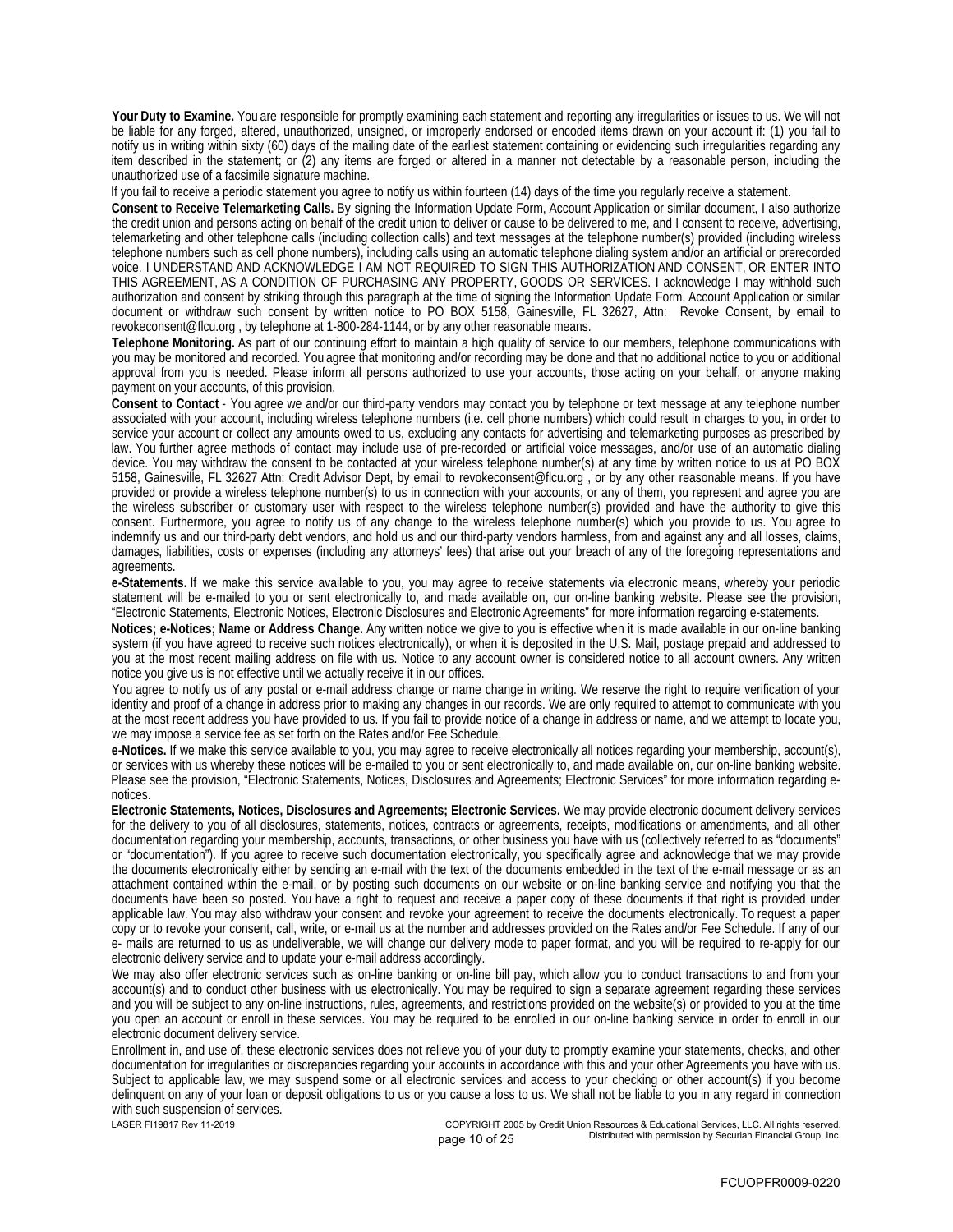**System Requirements.** In order to enroll in our electronic document delivery service or on-line banking services, you must be able to receive, view, and print (or otherwise retain), the documents involved. As such, you must have a computer that has access to the Internet, and use of a browser that supports SSL and Cookies. Additionally, many of our documents, including periodic statements, will be sent to you in a PDF format, and to open, read, and print these documents, you will need Adobe Acrobat Reader. Adobe Acrobat Reader may be available for download for free via the Internet. Minimum system requirements are subject to change without notice as the technology changes. The exact system requirements will be disclosed to you on our website or on the on-line banking website or at the time you enroll in the service. By enrolling in, and using the electronic services, you are asserting that your system meets these requirements and that you are capable of, and are indeed receiving, viewing, and retaining the documents involved. If you discover that you are not receiving such documents, you must contact us immediately. We will not be liable for any failure to deliver the documents if you do not notify us of such failure, or if the failure is due to your computer hardware, software, or other equipment, or due to other circumstances beyond our control.

**System Disruptions.** You understand and agree that such electronic services may occasionally be unavailable for short periods of time due to system maintenance or other reasons. We will not be liable for any delay that this may cause and you are ultimately responsible for conducting your transactions in a timely manner with regard to your banking and bill- paying needs. In the unlikely event that our electronic services become unavailable for a prolonged period of time, you understand and agree that you still have access to the Credit Union and your account(s) in the traditional manner (i.e., in person, by mail, telephone, or check-writing), and we will not be liable to you if you fail to use these means to conduct your business with us.

**Security Safeguards.** Even if you enroll in on-line banking or bill pay or our electronic document delivery service, we may from time to time require certain transactions to be made in-person or we may require verification or authentication of your identity for security purposes before a transaction or other business with us may be initiated, processed, or completed. You agree and understand that this is for the protection of us and you and is intended to safeguard your personal information and all funds held in or by the Credit Union, and to help prevent Identity Theft and bank fraud. You agree that we will not be liable for any delay in, or prevention of, any transaction or business conducted by you due to these security measures.

**Legal Process Against Your Account.** If any legal action is brought against your account such as tax levy, garnishment, attachment, etc., we may pay out funds according to the terms of the action or refuse any payout until the dispute is resolved. We will not be liable to you for any such payout, even if it leaves insufficient funds in your account to pay checks you have written or other items that have not yet been processed. Any expenses or attorney fees we incur responding to legal process may be charged against your account without notice, unless prohibited by law. Any legal process against your account is subject to our lien and security interest in your account and our right to set-off.

**Power of Attorney.** We may allow a third person to act as your Agent pursuant to a Power of Attorney, but we are not required to do so. We have the right to review and approve any form of power of attorney and may restrict account withdrawals or transfers. You understand and agree that we are under no obligation to honor any power of attorney and we have no duty to investigate or verify the scope, authenticity, or validity of any Power of Attorney. We also have no duty to inquire or investigate regarding the use or purpose of any transaction or the propriety or impropriety of any action taken by your Agent.

**Sharing and Disclosing Account Information.** While we value your right to privacy and confidentiality of your personal information, there are times where your information will be shared and disclosed, as follows:

*With joint account owners and other parties to the transaction.* If you have a joint deposit account or loan account, or if you enter into a transaction or account with us that requires a guarantor or a third-party owner of pledged collateral, you specifically agree to allow us to share and disclose information pertaining to those accounts with all your joint owners and other such persons described herein. By agreeing to involve these persons in your accounts and transactions, you acknowledge and agree that you are waiving your right to privacy in this regard and that it is understood that each of you will see each other's personal, non-public information that would otherwise be held in confidence.

*With Third Parties.* We generally do not disclose your account information to third parties except: (1) when it is necessary in processing a transaction, whether that is to pay an item or to send a notice of dishonor or nonpayment; (2) to exchange, in the normal course of business, credit information with third party financial institutions or other business entities or a third party seeks to verify the existence or condition of your account in accordance with applicable law; (3) to provide information to our regulators or law enforcement when we in good faith belief we have been a victim of a crime or we have observed suspicious activity; (4) in order to comply with a government agency inquiry, subpoena or court order or a valid attachment, garnishment, or other legal action; (5) you give us written permission; (6) to guarantee a check by a third party; (7) at account opening, account renewal, or account review; (8) when we are attempting to collect a debt owed to us; or (9) any other reasonable disclosure allowed by law and appropriate to the circumstance. You also understand and agree that we may from time to time receive credit reports and other information about you in connection with your accounts. Upon request, we will give you the name and address of each agency from which we obtain such a report.

**Inactive or Dormant Accounts.** If your account falls below any applicable minimum balance and you have not made any transactions over a period specified in the Rates and/or Fee Schedule, we may classify your account as inactive, abandoned or dormant. Unless prohibited by applicable law, we may charge a service fee for processing your inactive account. You authorize us to transfer funds from another account of yours to cover any service fees. To the extent allowed by law, we reserve the right to transfer the account funds to a general Credit Union account and to suspend any further account statements. If a deposit or withdrawal has not been made on the account and we have had no other sufficient contact with you within the period specified by state law, the account will be presumed to be abandoned. Funds in abandoned accounts will be reported and remitted in accordance with applicable state law. Once funds have been turned over to the state, we have no further liability to you for such funds and if you choose to reclaim such funds, you must apply to the appropriate state agency.

**Death or Incompetence of Account Owner.** We may continue to honor all transfer orders, withdrawals, deposits and other transactions on an account until we are notified of a member's death or adjudication of incompetence and are provided satisfactory evidence thereof, such as a certified death certificate or court order. Once we are notified of a member's death or incompetence, we may pay drafts or honor other payments or transfer orders authorized by the member for a period of ten (10) days after that date unless we receive instructions from any person claiming an interest in the account to stop payment on the drafts or other items. We may require anyone claiming the owner's account funds to indemnify us for any losses resulting from our honoring that claim. Upon the death of an individual account owner, we will pay all funds on deposit in accordance with the specific instructions on the Account Card such as to a Payable on Death Beneficiary. If there is no beneficiary designation, no probate proceedings or no estate, we may, but are not required to, pay the funds to any heir, who will be solely responsible for any further distribution of the funds. Alternatively, we may hold the funds until a proper court order is presented to us. We may require proper documentary evidence satisfactory to us before we determine the proper treatment of the funds and before we will release funds to any claiming party. Funds in a joint account will be payable subject to the provision, "Joint or Multiple Party Accounts". Any payment of funds upon the death or incompetence of any account holder is subject to our lien and security interest. This Agreement will be binding upon any heirs or legal representatives of any account owner.

LASER FI19817 Rev 11-2019 COPYRIGHT 2005 by Credit Union Resources & Educational Services, LLC. All rights reserved. Distributed with permission by Securian Financial Group, Inc. page 11 of 25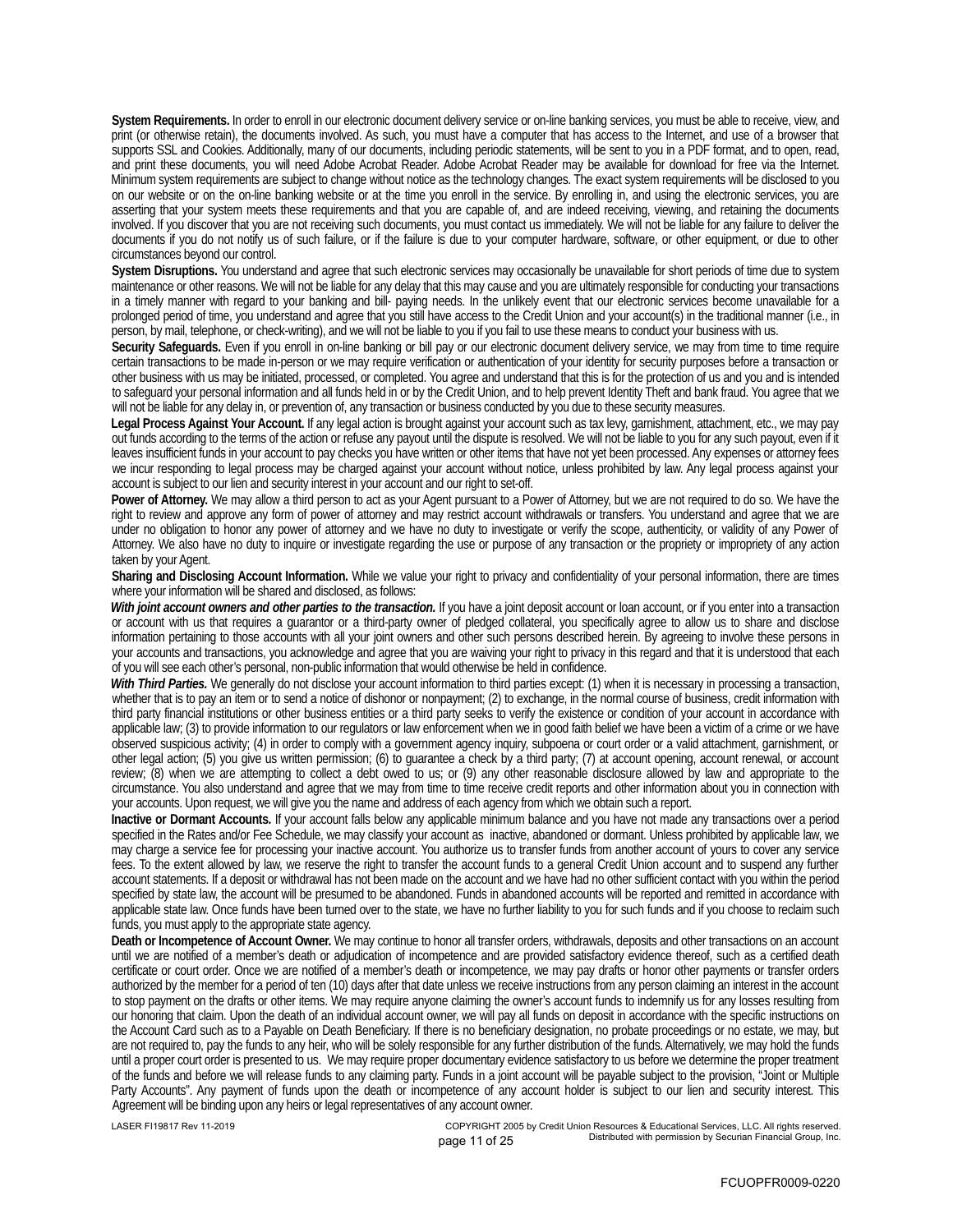**Termination of Accounts and Services.** We may terminate your account or place a freeze on the funds at any time without notice to you or may require you to close your account and apply for a new account if: (1) there is a change in owners or authorized signers; (2) there has been a forgery, fraud, or unauthorized use reported or committed involving your account; (3) there is a dispute as to the ownership of the account or of the funds in the account; (4) any checks are lost or stolen; (5) there are excessive returned unpaid items not covered by an overdraft protection plan; (6) there has been any misrepresentation or any other abuse of any of your accounts; (7) we believe that you have been negligent in protecting your access devises or access codes; (8) you have breached any promise under this Agreement; (9) you do not fulfill the terms of any of the accounts, such as deposits being made to club accounts, etc.; or (10) we reasonably deem it necessary to prevent a loss to us or to be in the best interests of the Credit Union or our members or employees. If we are informed of such circumstances or otherwise believe that any of these circumstances are about to occur, we may place a stop payment on any item and we will not be liable to you for such a stop payment.

You may terminate a single party account by giving written notice. We reserve the right to require the consent of all owners to terminate a multiple party account. We are not responsible for payment of any draft, withdrawal, or other item after your account is terminated. However, if we pay an item after termination, you agree to reimburse us.

We reserve the right to require that all checking accounts and related services be closed or deactivated if you move your residence outside the U.S., its territories, or its possessions. If you do not close or deactivate the checking accounts within 30 days of your move, we may close the accounts.

**Termination of Membership.** You may terminate your membership by giving us notice and otherwise following our policies and procedures. You may be denied services or expelled for any reason allowed by applicable law, including having your membership account or primary share account balance fall below the required par value for membership, or causing a loss to the Credit Union. Termination of your membership does not relieve you of your obligations to pay any fees or obligations that you owe us, and you are still responsible for any outstanding items that have not yet been processed or paid. Once membership has been terminated, no further transactions or services will be allowed.

**Amendments to the Agreement and Change-in-Terms.** Except as prohibited by applicable law, we may change the terms of this Agreement or any other Agreements you have with us, including rates and fees and the method with which we determine dividends and interest. We will notify you of any changes in the manner and within the timeframes required by law.

**Changes in Accounts or Ownership.** Any changes in accounts or services requested by you, or any account owner, such as adding or closing an account or service, must be evidenced by a signed form approved and accepted by us. We reserve the right to require all account owners on a multiple-party account to consent to any changes and to sign the change form.

**Recording Conversations.** You acknowledge and agree that we may record any telephone conversation we have with you, regardless of whether we so inform you at the time of the conversation. This helps document the transaction or conversation and helps protect both parties.

**Severability; Headings; No Waiver.** If a court holds any portion of this Agreement to be invalid or unenforceable, the remainder of this Agreement shall remain valid and enforceable and will continue in full force and effect. All headings are intended for reference only and are not to be construed as part of the Agreement. We reserve the right to waive or choose not to enforce any and all terms, rights, or remedies under this Agreement and such waiver shall not affect our right to enforce that or another term, right, or remedy at a later time.

**Enforcement.** You are liable to us for any loss, cost or expense that we incur resulting from your failure to follow this Agreement. This shall include reasonable attorney fees and costs, including fees on any appeal, bankruptcy proceedings, and any post-judgment collection actions. You authorize us to deduct any such loss, costs or expenses from your account without prior notice to you.

**WAIVER OF JURY TRIAL.** YOU IRREVOCABLY WAIVE ANY AND ALL RIGHTS YOU MAY HAVE TO A TRIAL BY JURY IN ANY ACTION, PROCEEDING OR CLAIM OF ANY NATURE RELATING TO THIS AGREEMENT OR YOUR ACCOUNT, ANY DOCUMENTS EXECUTED IN CONNECTION WITH THIS AGREEMENT OR YOUR ACCOUNT, ANY TRANSACTION CONTEMPLATED IN ANY OF SUCH DOCUMENTS, OR ANY OTHER AGREEMENTS, TRANSACTIONS OR RELATIONSHIPS YOU MAY HAVE WITH US NOW OR IN THE FUTURE. YOU ACKNOWLEDGE THAT THE FOREGOING WAIVER IS KNOWING AND VOLUNTARY.

**Governing Law.** This Agreement is governed by our Bylaws, federal laws and regulations, local clearing house rules, and the local laws (including applicable principles of contract law) and regulations of the state in which our administrative office is located. As permitted by applicable law, you agree that any legal action regarding this Agreement shall be brought in the county in which our administrative office is located.

**COSTS, EXPENSES AND ATTORNEYS' FEES**

All owners of account(s) or service(s) with us agree, jointly and severally, to pay us for all costs and expenses, including attorneys' fees we may incur: (1) If it is necessary for us to bring any legal or other action to collect any sum you owe the Credit Union; (2) If we incur any costs or expense as a result of any order or instruction received from any owner or any owner's agent under this Agreement, any adverse claim, or legal process; your failure to comply with any obligation in this Membership Agreement or otherwise; (3) If we incur any expense as a result of any dispute, adverse or inconsistent claims; (4) If we bring any action contemplated in this Agreement; (5) If we successfully defend any claim against the Credit Union brought by any owner, agent, personal representative, executor, heir or other party in interest brought via any formal or informal process (including but not limited to arbitration or mediation) involving your accounts or services with us; or (6) If we deem it necessary to seek the advice or opinion of legal counsel or other professionals regarding the bona fides or legality of any transaction(s) to/from your accounts or involving any services with us, or any request for information or documentation regarding any of your accounts and/or services with us. If you are responsible to pay us any costs of collection or legal expenses incurred in collecting any amount you owe; in enforcing or protecting our rights under this Agreement or otherwise; or as provided in this subsection, including but not limited to costs of repossession, repair, appraisal, and all other costs or expenses, you agree to pay us the actual amount of such costs and expenses together with reasonable attorneys' fees. In the case of any collection action you agree that 20% of the unpaid balance or such greater sum as may be appropriate based on the circumstances shall be a reasonable amount, unless applicable law specifically provides otherwise. Further, you agree to pay the Credit Union an additional sum for any costs, legal expenses or attorneys' fees incurred in any appellate, bankruptcy or post- judgment proceedings, except as limited or prohibited by applicable law. Any costs, expenses or fees hereunder will be paid from any of your account(s) with the Credit Union before payment to any owner or other party. If the amounts in your account(s) are not sufficient, then the owner(s) of the affected account(s) or parties to any applicable services will immediately pay any difference.

### **INDEMNITY**

If you ask us to follow instructions that we believe might expose us to claims, suits, losses, expenses, liabilities, or damages, whether directly or indirectly, we may refuse to follow your instructions or may require a bond or other protections. An example of the kind of protection asked for would be your promise to protect the Credit Union against any claims (an indemnity).

LASER FI19817 Rev 11-2019 COPYRIGHT 2005 by Credit Union Resources & Educational Services, LLC. All rights reserved. page 12 of 25 **Distributed with permission by Securian Financial Group**, Inc.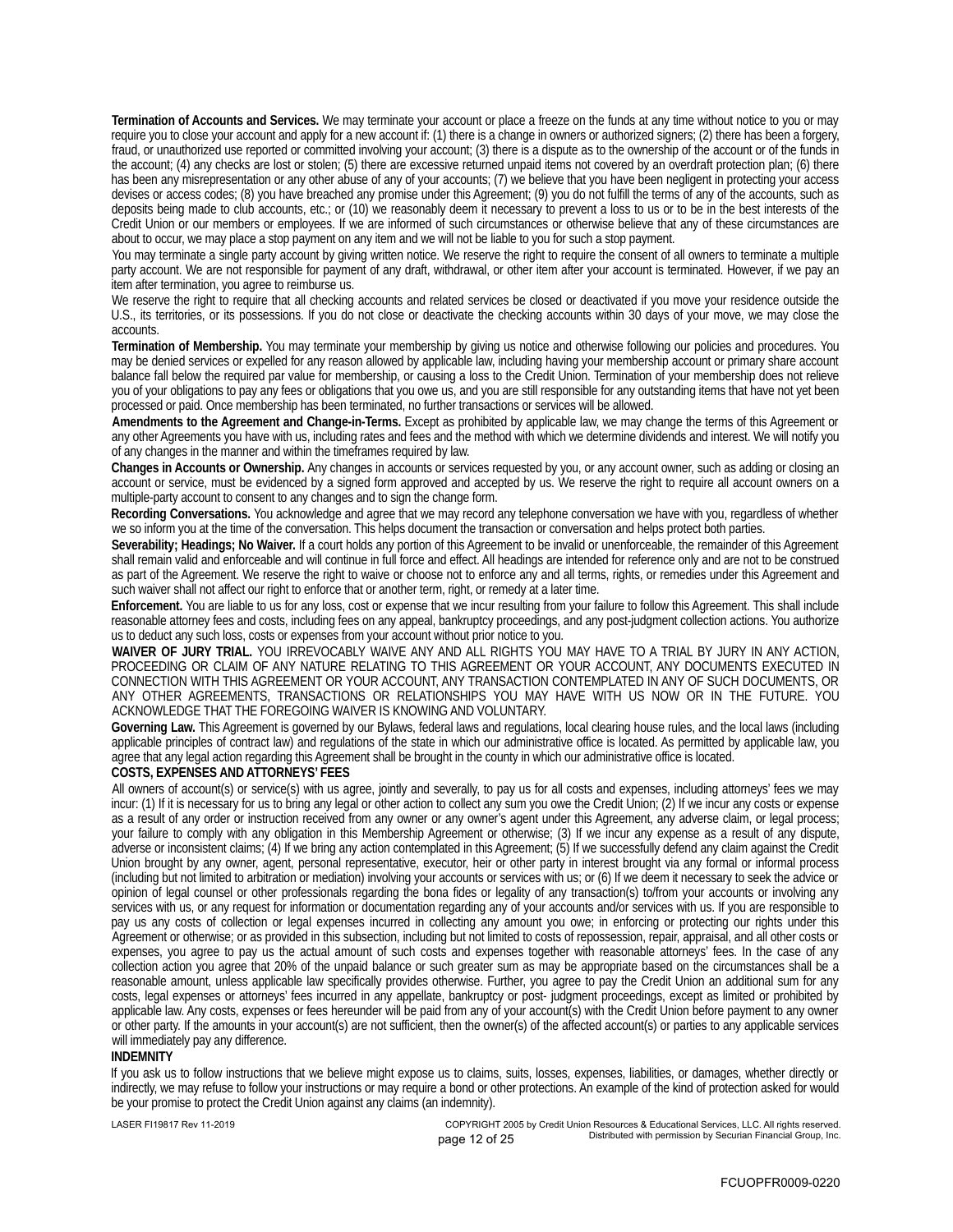## **MANDATORY ARBITRATION OF DISPUTES AND CLAIMS**

Arbitration is a method of deciding disputes outside the court system. The parties agree and understand that they choose arbitration instead of litigation to resolve all claims and disputes not specifically excluded. This provision governs when and how any disputes you and we may have will be decided. Unless specifically prohibited by applicable law all disputes, claims, damages, choses in action, claims for injunctive relief or controversies arising from or relating in any way to the agreements, relationships, accounts, loans, or security agreements between you and us; the relationships which result or arise as a result of this Agreement; any rights, privileges or services you receive from us now or in the future; any claims or disputes arising in or ancillary to any bankruptcy or other insolvency proceeding; or the validity of this clause (together referred to collectively as Agreement), shall be resolved by binding arbitration by a single arbitrator chosen with the mutual consent of the parties. The arbitrator must be an attorney with more than ten (10) years experience or a retired judge. If for any reason the parties do not consent to an arbitrator within thirty (30) days from the date that notice of a claim or intent to arbitrate is provided to the other party, then an arbitrator will be selected pursuant to the Rules of the American Arbitration Association ("AAA"). This arbitration Agreement is made pursuant to a transaction in Interstate Commerce, and shall be governed by the Federal Arbitration Act ("FAA") at 9 USC § 1, et seq., as amended from time to time. It is understood and agreed that your Credit Plan Agreement(s), your Accounts, all transactions on your Accounts, and any dispute defined herein shall involve Interstate Commerce. If any dispute between us does not involve Interstate Commerce, such dispute shall be governed by the Arbitration Act for the State set forth in this Membership Agreement, as amended from time to time, in which case all references to the FAA herein shall be to said State Act. **If the State has no Arbitration Act, then the parties will be governed by the Rules of the American Arbitration Act in any matter not involving interstate commerce.** The parties agree and understand that the arbitrator shall have all power provided by the law and this Agreement to make and enter findings of fact and determination of judgment based on the parties' Agreements and applicable law, including but not limited to the rights of possession, off-set, property rights, money damages, declaratory relief, and injunctive relief. No arbitrator shall have the jurisdiction or authority to add to, take from, nullify or modify any of the terms of the Agreement. The arbitrator shall be bound by the facts and evidence submitted to him. Arbitration will be subject to the rules of procedure and evidence consistent with the Rules of the American Arbitration Association, and the Arbitrator will not apply federal or state rules. An award in arbitration shall determine the rights and obligations between the named parties only, and only in respect of the claims in arbitration, and shall not have any bearing on the rights and obligations of any other person, or on the resolution of any other dispute. You or we may choose to have a hearing and be represented by counsel. The decision of the arbitrator shall be final and binding and may be enforced in accordance with the terms of either the Federal or applicable State Law, except for any specific appeal right regarding a judgment under the FAA or a judgment for more than \$100,000. For these judgments, any party may appeal to a three- arbitrator panel appointed by and under the rules of the AAA. The decision of the panel will be by majority vote and will be final and binding except for any specific appeal right under the FAA. All provisions of this Arbitration Agreement will apply to the panel. Judgment upon the award rendered may be entered in any court having jurisdiction. **WITH THE EXCEPTION EXPLAINED HEREIN, THE PARTIES AGREE AND UNDERSTAND THAT ALL DISPUTES (INCLUDING ALL LEGAL AND EQUITABLE RIGHTS AND REMEDIES) ARISING UNDER CASE LAW, STATUTORY LAW, AND ALL OTHER LAWS INCLUDING, BUT NOT LIMITED TO, ALL CONTRACT, TORT, REGULATORY,AND PROPERTY DISPUTES WILL BE SUBJECT TO**

**BINDING ARBITRATION IN ACCORD WITH THIS AGREEMENT. YOU ACKNOWLEDGE THAT YOU AND WE AGREE THAT NO CLASS ACTION, CLASS-WIDE ARBITRATION, PRIVATE ATTORNEY GENERAL ACTION, OR OTHER PROCEEDING WHERE SOMEONE ACTS IN A REPRESENTATIVE CAPACITY, MAY BE PURSUED IN ANY ARBITRATION OR IN ANY COURT PROCEEDING, REGARDLESS OF WHEN THE CLAIM OR CAUSE OF ACTION AROSE OR ACCRUED, OR WHEN THE ALLEGATIONS OR FACTS UNDERLYING THE CLAIM OR CAUSE OF ACTION OCCURRED.** Unless mutually agreed to by you and us, claims of two or more persons may not be joined, consolidated, or otherwise brought together in the same arbitration (unless those persons are joint account holders or beneficiaries on your account and/or related accounts, or parties to a single transaction or related transaction), whether or not the claim may have been assigned.

YOU ACKNOWLEDGE THAT IN ARBITRATION THERE WILL BE NO RIGHT TO A JURY TRIAL. Any claim or dispute relating to or arising out of your Accounts or our relationship will be subject to arbitration, regardless of whether that dispute arose before or after your receipt of this notice. Disputes include claims made as part of a class action, private attorney general or other representative action, it being expressly understood and agreed to that the arbitration of such claims must proceed on an individual (non-class, non-representative) basis and the arbitrator may award relief only on an individual (non-class, non-representative) basis. Disputes also include claims relating to the enforceability or interpretation of any of these arbitration provisions. Any questions about whether disputes are subject to arbitration shall be resolved by interpreting this arbitration provision in the broadest way the law will allow it to be enforced. All disputes are subject to arbitration, no matter what legal theory they are based on, or what remedy (damages, or injunctive or declaratory relief) they seek. Disputes include any unresolved claims concerning any services relating to your Accounts. Disputes include not only claims made directly by you, but also made by anyone connected with you or claiming through you, such as a joint account holder, account beneficiary, employee, representative, agent, predecessor or successor, heir, assignee, or trustee in bankruptcy. Disputes include not only claims that relate directly to the Credit Union, but also its parent, affiliates, successors, assignees, employees, and agents, and claims for which we may be directly or indirectly liable, even if we are not properly named at the time the claim is made. Disputes include claims based on any theory of law, contract, statute, regulation, tort (including fraud or any intentional tort), or any other legal or equitable ground, and include claims asserted as counterclaims, cross-claims, third-party claims, interpleaders or otherwise; and claims made independently or with other claims. If party initiates a proceeding in court regarding a claim or dispute which is included under this Mandatory Arbitration of Disputes and Claims provision, the other party may elect to proceed in arbitration pursuant to this Mandatory Arbitration of Disputes and Claims provision.

LASER FI19817 Rev 11-2019 COPYRIGHT 2005 by Credit Union Resources & Educational Services, LLC. All rights reserved. page 13 of 25 **Distributed with permission by Securian Financial Group**, Inc.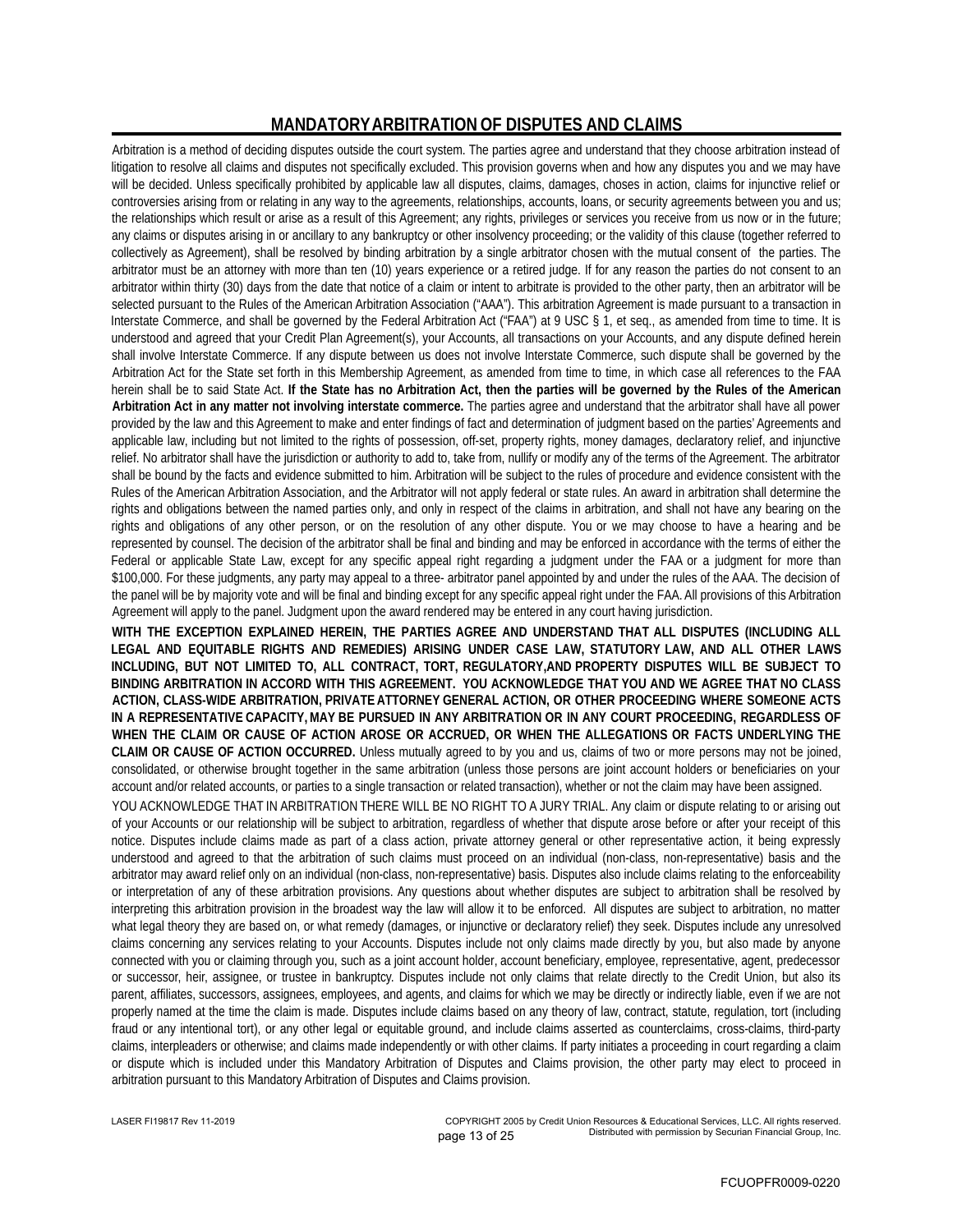Any provision of the foregoing to the contrary notwithstanding, nothing herein shall be deemed to limit or constrain our right to resort to self-help remedies, such as the right of set-off or the right to restrain funds in an account, to interplead funds in the event of a dispute, to exercise any security interest or lien we may hold in property, or to foreclose on any collateral securing your obligations to us by way of replevin, claim and delivery, or otherwise, or to comply with legal process, or to obtain provisional remedies such as injunctive relief, attachment, or garnishment by a court having appropriate jurisdiction; provided, however, that you or we may elect to arbitrate any dispute related to such provisional remedies. The initiation and maintenance of an action for judicial relief in a court on the foregoing terms shall not constitute a waiver of the right of any party to compel arbitration regarding any other dispute or remedy subject to arbitration in this Agreement, including the filing of a counterclaim in any action brought by the Credit Union pursuant to this provision. Further, disputes filed by you or by us individually in a small claims court are not subject to arbitration, so long as the disputes remain in such court and advance only an individual (non-class, nonrepresentative) claim for relief. However, if a matter in small claims court is removed, transferred, or appealed to a non-small claims court, that claim shall be subject to this Mandatory Arbitration of Disputes and Claims provision.

Any arbitration proceeding will take place in the federal judicial circuit where the Credit Union maintains a branch that is the closest Credit Union branch to your primary place of business. The party initiating the arbitration shall pay the initial filing fee. If you file the arbitration and an award is rendered in your favor, we will reimburse you for your filing fee. If there is a hearing, we will pay the fees and costs of the arbitration for the first day of that hearing. All other fees and costs will be allocated in accordance with the rules of the arbitration forum. However, we will advance or reimburse filing and other fees if the arbitrator rules that you cannot afford to pay them or finds other good cause for requiring us to do so, or if you ask us in writing and we determine there is good reason for doing so. Each party shall bear the expense of their respective attorneys, experts, and witnesses and other expenses, regardless of who prevails, but a party may recover any or all costs (including attorneys' fees) and expenses from another party if the arbitrator, applying applicable law, so determines. The rules of the AAA will be applied to any arbitration between the parties, except in the event of any inconsistency between this Agreement and the rules of the AAA, in which case this Agreement will govern.

These arbitration provisions shall survive (a) termination or changes to your Accounts or any related services; (b) the bankruptcy of any party; and (c) the transfer or assignment of your Accounts or any related services. If any portion of this Arbitration provision is deemed invalid or unenforceable, the remainder of this Arbitration provision shall remain in force. No portion of this Arbitration provision may be amended, severed, or waived absent a written agreement between you and us.

The provisions of this Arbitration provision shall not be applicable or enforceable against you in connection with any consumer credit transaction if (i) at the time of the attempted enforcement of this provision, you are a "covered borrower" within the meaning of the Military Lending Act, 10 U.S.C. 987, or (ii) you are a "covered borrower", as so defined, at the time of your agreement to this Membership Agreement.

**YOU MAY CHOOSE TO REJECT THIS MANDATORY ARBITRATION OF DISPUTES PROVISION BY SENDING US WRITTEN NOTICE AS DESCRIBED BELOW:**

1. If you agree to be bound by this Mandatory Arbitration of Disputes and Claims provision, then no action is needed on your part. If you take no action, then effective immediately your Accounts will be bound by this Mandatory Arbitration of Disputes and Claims provision.

2. If you do not agree to be bound by this Mandatory Arbitration of Disputes and Claims provision, you must send us written notice via mail at Arbitration Opt-Out Department PO BOX 5158 Gainesville, FL 32627-5158 or e-mail at arbitrationoptout@flcu.org that you reject the Mandatory Arbitration of Disputes and Claims provision within 30 days of account opening or within 30 days of receiving this notice, whichever is sooner, including the following information:

 Your name, as listed on your account, your account number, and a statement that you reject the Mandatory Arbitration of Disputes and Claims provision.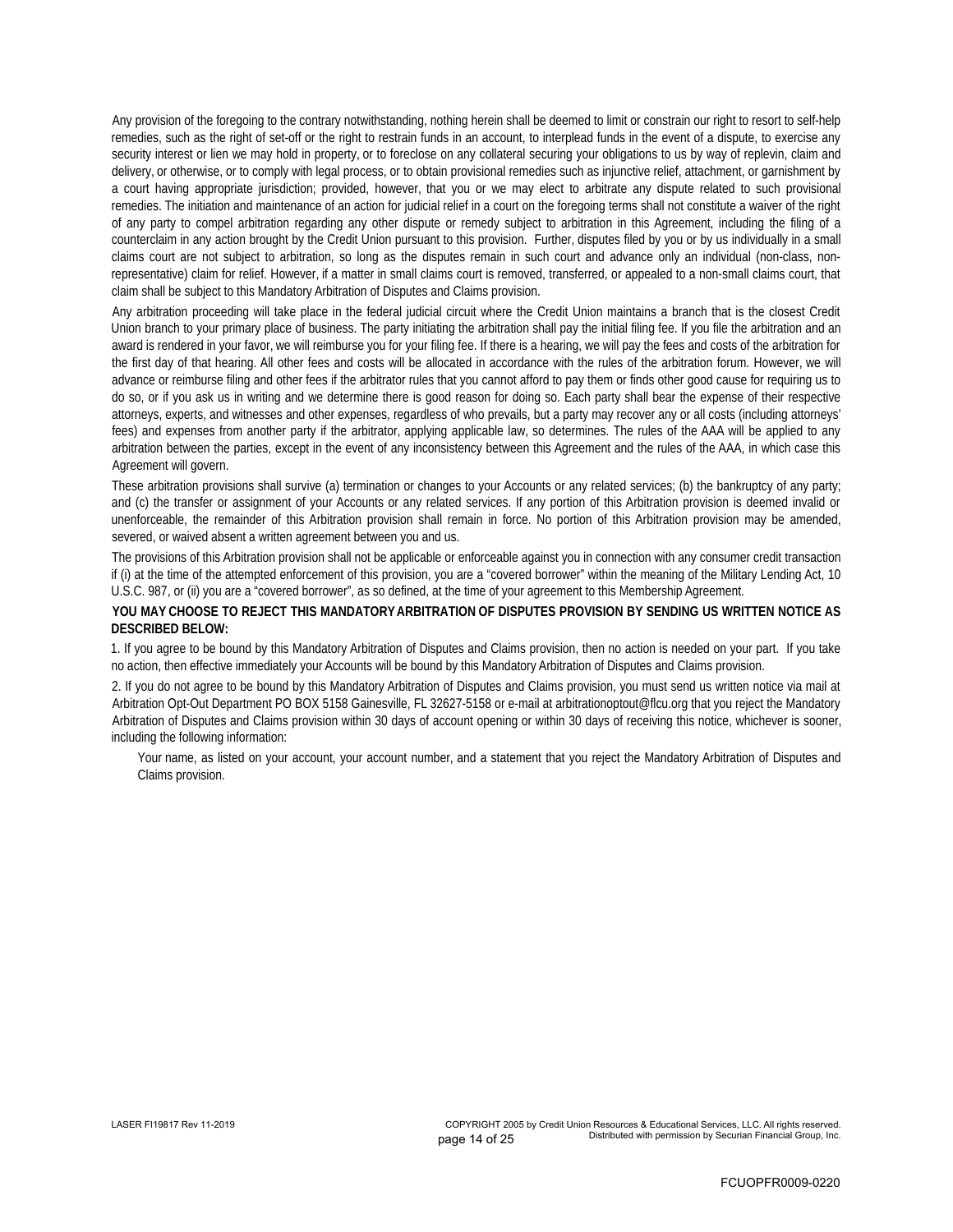## **ELECTRONIC FUNDS TRANSFER AGREEMENT AND DISCLOSURE - REG E**

This Electronic Funds Transfer Agreement and Disclosure ("Agreement") is the contract which governs the rights and responsibilities of both parties regarding electronic funds transfer services offered by us. ("Account" means any one or more of your savings, money market, and checking account(s) you have with us. Electronic funds transfers are electronically-initiated transfers of money from or to your account through the various services described below. By signing an application or account card for EFT services, or by accessing any service, you agree to the terms and conditions in this Agreement, and amendments thereto, and any other agreements that may govern your accounts. We may refuse any transaction which would draw upon insufficient funds, lower an account below any required minimum balance, exceed a credit limit, or otherwise require us to increase our required reserve on an account.

**TYPES OF ELECTRONIC FUND TRANSFER SERVICES.** The following describes the services, if approved, that are available, and some limitations that apply:

1. **ATM Card.** You may use your ATM card and PIN (Personal Identification Number) to:

- Withdraw funds from your savings, checking and Line of Credit accounts.
- Make deposits to your savings, checking and Line of Credit accounts.
- Transfer funds between your savings, checking and Line of Credit accounts whenever you request.
- Obtain balance information on your savings, checking and Line of Credit accounts.

Limitations. The following limitations will apply to your ATM Card:

- The maximum dollar amount of cash withdrawals per day is \$515.00. Sufficient funds must be available to make any withdrawal.
- You may make only 15 cash withdrawals in one day
- There is no limit to the number of purchases you may make in one day.
- For security reasons, there are other limitations to frequency and number of transfers you may make at ATMs.
- Your available account balance may be reduced for preauthorizations for 3 business days or until the transaction clears.
- Additional limitations are set forth in the TRANSFER LIMITATIONS provision contained herein.

2. **Visa Debit Card.** You may use your Visa Debit Card and PIN to perform all of the functions listed above in the ATM Card Access section. Additionally, you may also:

- Withdraw funds from your savings, checking and Line of Credit accounts.
- Make deposits to your savings, checking and Line of Credit accounts.
- Transfer funds between your savings, checking and Line of Credit accounts whenever you request.
- Obtain balance information on your savings, checking and Line of Credit accounts.
- Pay for purchases at places that have agreed to accept the Card.
- Make POS (Point of Sale) transactions to purchase goods or services at POS terminals that have the Visa logo.
- Pay bills or make other transactions on Non-Visa Networks (STAR, PRESTO) without a PIN\*
- Order goods or services by mail, telephone, or via the Internet from places that accept the Card.
- Make cash withdrawals in foreign countries and in foreign currencies.
- Pay bills directly by telephone from your savings and checking accounts in the amounts and on the days you request.
- Take an advance from your Line of Credit account.

Some services on ATM or Debit Cards may not be available at all terminals. The amount of purchases and/or cash obtained (if permitted) will be deducted from your checking account. Advances from your line-of-credit account are loans that must be repaid by you, and are governed by your line-of-credit agreement.

\*Non-Visa PIN-less transactions will not be processed as Visa transactions and therefore will not include Visa's zero liability or chargeback and dispute resolution benefits. Additionally, provisions of this agreement relating only to Visa transactions are not applicable to non-Visa and PINless debit transactions.

Limitations. The following limitations will apply to your Card:

- The maximum dollar amount of cash withdrawals per day is \$515.00. Sufficient funds must be available to make any withdrawal. You may make only 15 cash withdrawals in one day
- The maximum purchase price for any one transaction at a POS Terminal is \$5,000.00. You may make only 15 purchases in one day
- For security reasons, there are other limitations to frequency and number of transfers you may make at ATMs.
- Your available account balance may be reduced for preauthorizations for 3 business days or until the transaction clears.
- You are not allowed to make deposits at an ATM that we do not operate or own.
- Additional limitations are set forth in the TRANSFER LIMITATIONS provision contained herein.

3. **Electronic Check Conversion & Electronic Returned Check Fees.** If you pay for something with a check, you may authorize a merchant or other payee to make a one-time electronic payment from your checking account using information from your check to: (1) pay for purchases or (2) pay your bills. When your check is used to initiate an electronic funds transfer in this way, you authorize the funds to be debited from your account as soon as the same day, and your check may not be returned to you. You also authorize a one-time electronic funds transfer to pay a Returned Check/EFT fee or Non-sufficient Funds fee if you have insufficient funds.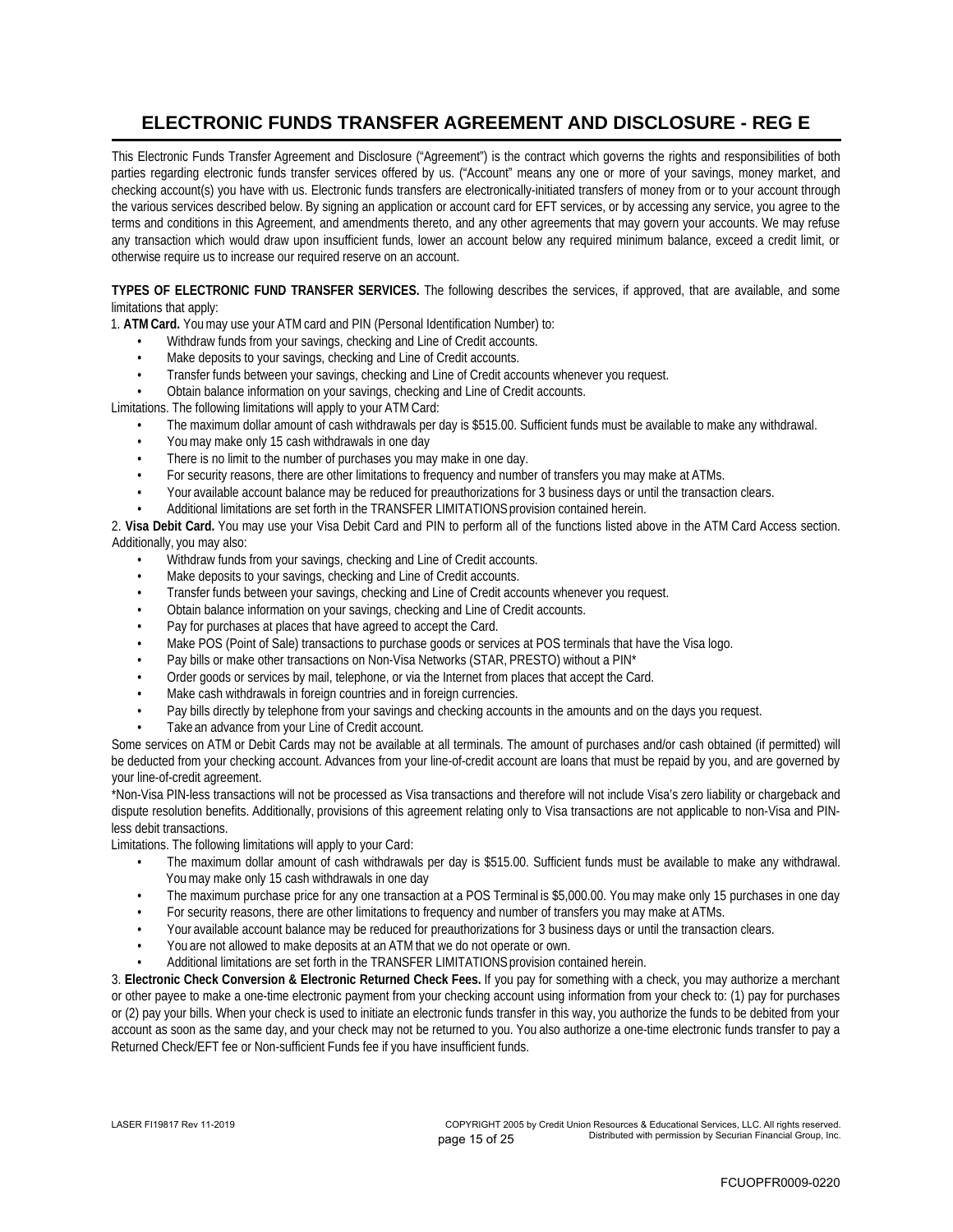4. **Preauthorized Electronic Funds Transfers.** You may authorize periodic or recurring automatic payments from, and deposits into, your designated account(s). Examples of such transfers include direct deposit of your paycheck or Social Security check into your designated Credit Union account; automatic payment(s) from your designated Credit Union account to third parties; and automatic payment from your designated Credit Union account for loan payments or other amounts you owe us.

The frequency and amounts of these preauthorized transfers will be subject to and in accordance with the authorization that you sign, and any separate agreement you have with the originator of the transfer. See the Transfer Limitations provision for transfer limitations that apply to preauthorized transfers.

5. **Telephone Banking.** You may access your accounts via our touch-tone telephone system. We will assign you a PIN to use this service. You may use telephone access to:

- Withdraw funds from your savings, checking, money market, and Line of Credit accounts;
- Transfer funds to your savings, checking, money market, club, and loan accounts;
- Transfer funds between your savings, checking, money market, club, and Line of Credit accounts;
- Obtain balance, account activity, and other information on your savings, checking, money market, club, certificate, and loan accounts;
- Verify whether a check or other item has cleared your account;
- Make loan or credit card payments from your savings, checking and money market accounts;
- Take advances from your line-of-credit loan account;

The telephone access service is available twenty-four (24) hours a day, but may be inaccessible for a short period each day for data processing. Limitations. The following limitations will apply to the Telephone Banking Service:

See the Transfer Limitations provision for transfer limitations that apply to preauthorized transfers.

6. **Online and Mobile Banking.** We offer Online and Mobile Banking services that you may access from a personal computer or mobile device that has Internet access. You will need your assigned password and member number or user name to access your accounts, as instructed when you log on. You may use this service for the following:

- Withdraw funds from your savings, checking, money market, and Line of Credit accounts;
- Make deposits to your savings, checking, money market, club, and loan accounts;
- Make transfers between your savings, checking, money market, club, and Line of Credit accounts;
- Obtain balance information on your savings, checking, money market, club, certificate, and loan accounts;
- Make payments on your Credit Union loans from your savings, checking and money market accounts;
- Access bill pay services to make payments to various creditors;
- Verify whether a check or other item has cleared your account;
- Take an advance from a line of credit account;
- Obtain tax information on amounts earned on applicable accounts;
- Obtain information on interest paid on loan accounts;
- Change your password;
- Access or utilize other services that we may make available to you from time to time

Our Online and Mobile Banking service will be available to you 24 hours a day, but may be interrupted for a short period of time each day for data processing. Security protocols will be in place, such as electronic lock-out if there are numerous unsuccessful attempts to enter a transaction, and limits on the duration of access.

See the Transfer Limitations provision for transfer limitations that apply to Online and Mobile Banking transactions. Other EFT Disclosures contained in this document apply to Online and Mobile Banking services as well. You will also be required to comply with instructions and agreements provided when you log onto the Online or Mobile Banking service.

7. **Online and Mobile Bill Payment Services.** Through our Online and Mobile Banking service, we offer Bill Pay services so that you may pay your bills to third-party creditors and payees electronically. You must agree to the bill payment services agreement included on the bill pay services website. You may also be required to comply with other instructions and agreements provided on-line when you log onto the Bill Pay service.

**Business Inquiry Access:** In our sole discretion, we may offer you or any other owner or authorized signer or user of your account inquiry only access through online and/or mobile banking to other individual accounts and business accounts in which you have an ownership or otherwise have access as an authorized signer or user. No transactions will be permitted through this inquiry only access. You understand that such inquiry access may be provided to any owners or authorized signers or users of your account upon their request without your separate consent or notice to you. You hereby authorize all owners and authorized signers or users of any of your accounts to have inquiry only access to all other accounts in which you have any ownership or otherwise have access as an authorized signer or user. We may limit or terminate any such inquiry only access at any time in our sole discretion without your consent or notice to you.

**TRANSFER LIMITATIONS.** In addition to any other limitations set forth for each service herein, federal regulation limits the number of preauthorized, automatic, or telephone transfers that may be made from your share/savings and money market accounts to six (6) per month from each account. If you exceed this limitation, you may be subject to a fee, the transaction may be rejected, or your account may be closed.

LASER FI19817 Rev 11-2019 COPYRIGHT 2005 by Credit Union Resources & Educational Services, LLC. All rights reserved. page 16 of 25 **Distributed with permission by Securian Financial Group**, Inc.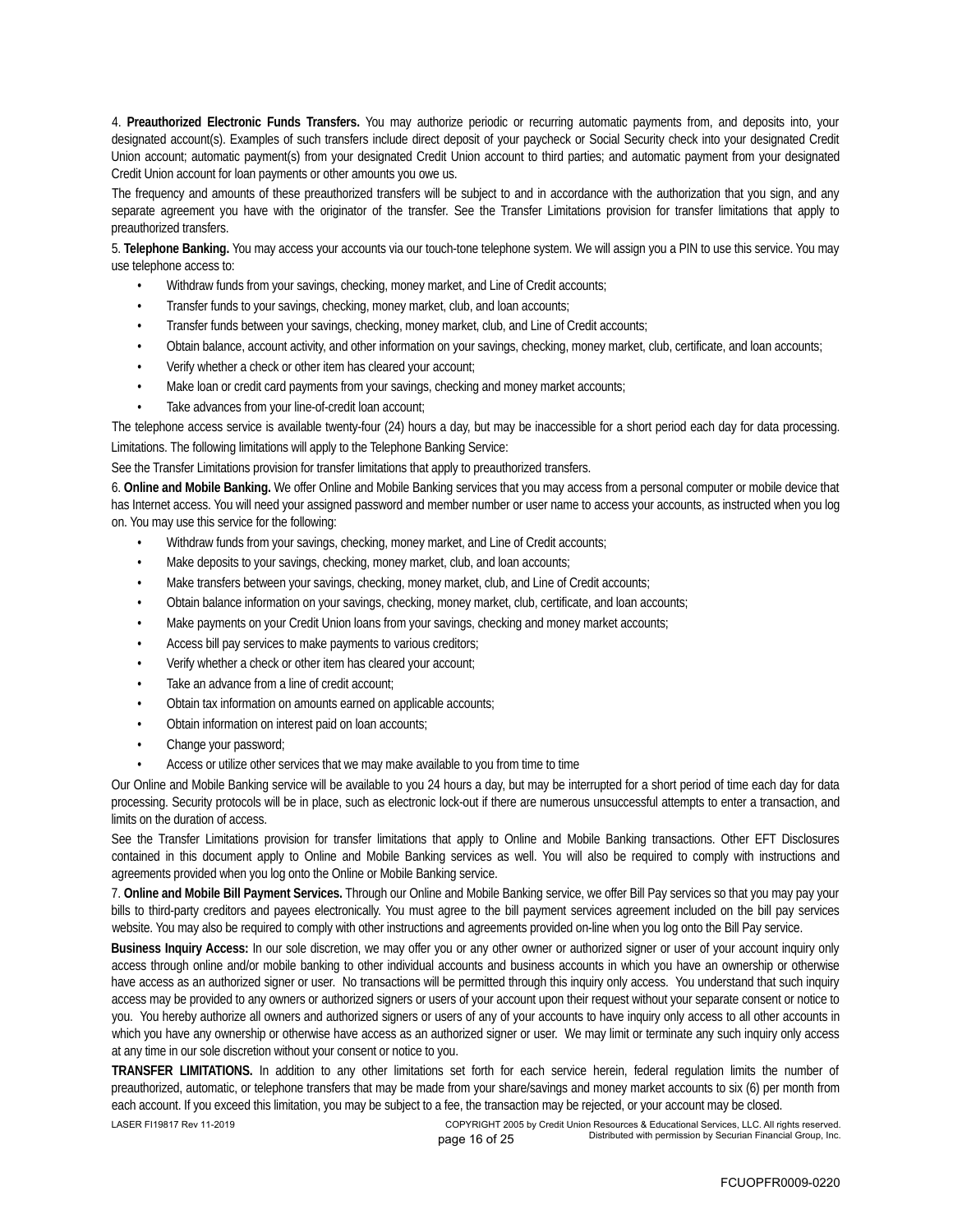**FEES.** There are certain fees and charges for using electronic funds transfer services. For a current list of the types and amounts of these fees, please see your Rates and/or Fee Schedule that was provided to you.

**ATM Fees:** Additionally, when you use an ATM not owned by us, you may be charged a fee by the ATM operator or any network used, and you may be charged a fee for a balance inquiry even if you do not complete a fund transfer. The amount of this fee will be disclosed to you by the owner of the ATM.

**USE OF EFT CARDS AND SERVICES.**

Ownership: Any card or other access device that we provide you remains our property and must be returned to us, our agent, or to any person who is authorized to honor the card according to our instructions. We may repossess the card at any time in our sole discretion without demand or notice to you. You cannot transfer the card, access code, or account to another person, and you will be liable for any transfers made by anyone to whom you give your card or access codes.

Honoring the Card(s); Refunds: Neither we nor the merchants authorized to honor the card will be liable for failure or refusal to honor your card, access device, or code. If a merchant agrees to provide a refund or adjustment to you, you agree to accept a credit to your account instead of a cash refund.

Illegal Transactions: You shall not use your card to make any illegal transaction as determined by applicable law. We may decline any transaction that we believe to be illegal, including but not limited to any transaction involving or relating to any gambling activity. We will have no liability or responsibility for any such use or for declining any such transaction. You further agree to indemnify and hold us harmless from any suits, liability, damages or adverse action of any kind that results directly or indirectly from such illegal use.

Foreign Transactions; Currency Conversion: Purchases and cash advances made in foreign currencies will be debited from your account in U.S. dollars. The conversion rate in dollars will be (1) a rate selected by Visa International from a range of rates available in wholesale currency markets for the applicable central processing date, which rate may vary from the rate Visa itself receives; or (2) the government-mandated rate in effect for the applicable central processing date in each instance. All transactions processed outside of the United States (which may include internet transactions) will be charged a foreign transaction fee in the amount disclosed on your Fee Schedule.

Security of Card and Access Codes. The access codes issued to you are for security purposes and any codes issued to you are confidential and should not be disclosed to anyone else or recorded on or with the card. You agree to safeguard the codes and agree not to disclose or otherwise make available your cards or codes to anyone not authorized to sign on your accounts. If you authorize someone to use your access codes, that authority shall remain in place until you specifically revoke that authority by notifying the Credit Union.

Joint Accounts. If any of your accounts accessed under this Agreement are joint accounts, all joint owners including any authorized users, shall be bound by the terms and conditions of this Agreement. You understand and agree that any joint owner you authorize to use an access code may withdraw or transfer funds from any one of your accounts without your prior notice or permission, and we will not be liable to you in any way. Each of you jointly and severally shall be responsible for any and all transactions under this Agreement regardless of which owner accessed the accounts or used the services. Each joint account holder is authorized to act for the others, and we may accept orders and instructions regarding any transaction on any account from any owner. We can refuse to follow conflicting instructions.

Reversal of Transactions. You may not reverse any transaction when using your card to pay for goods or services by transferring funds through a terminal.

No Right to Stop-Payment for Terminal Transactions. Transfers made by terminal may be executed immediately. This means that a cash withdrawal or other debit transaction is immediately deducted from your account; there is no "float" time and therefore there is no effective way of stopping the transaction.

**LIABILITY FOR UNAUTHORIZED USE.** Tell us AT ONCE if you believe your ATM or Debit Card or any of your access codes have been lost or stolen, or if you believe that an electronic fund transfer has been made without your permission using information from your check. Telephoning is the best way of keeping your possible losses down.

*For cards with the Visa logo, and PIN-less debit card transactions over Visa Networks (and the access codes associated with those cards):* You will not be liable for any amount unless we can prove that you were grossly negligent in the handling of your card. If you write your PIN on your Card or otherwise keep the PIN with the Card, you may be grossly negligent.

Under no circumstances, however, will you be liable for more than \$50 if you tell us within 2 business days after you learn of the loss or theft of your card or access code and someone used your card or access code without your permission. If you do NOT tell us within 2 business days after you learn of the loss or theft of your card or access code, and we can prove we could have stopped someone from using your card or access code without your permission if you had told us, you could lose as much as \$500.

You should always save your terminal receipts, keep a record of your transactions, and reconcile your receipts with your periodic statements. If your statement shows transfers that you did not make, including those made by card, code or other means, tell us at once. If you do not tell us within 60 days after the statement was mailed to you, you may not get back any money you lost after the 60 days if we can prove that we could have stopped someone from taking the money if you had told us in time. If a good reason (such as a long trip or a hospital stay) kept you from telling us, we will extend the time periods.

You are liable for all transfers or purchases made via your card(s), access code(s) or passwords that you authorize or allow. If you give your card, access code, or password to someone else, you are responsible for all transfers or purchases that that person makes with your card or via the service that he or she accesses, even if that person uses the card or code in a way that you did not anticipate or intend. You may revoke your permission for the other person to use your card by notifying us in writing, and allowing us reasonable time to act on your notification.

If you believe your card or access code has been lost or stolen, call: 352-377-4141 during normal business hours or write: Florida Credit Union, P.O. Box 5549, Gainesville, FL 32627. You should also call this number or write to this address if you believe a transfer has been made using the information from your check without your permission.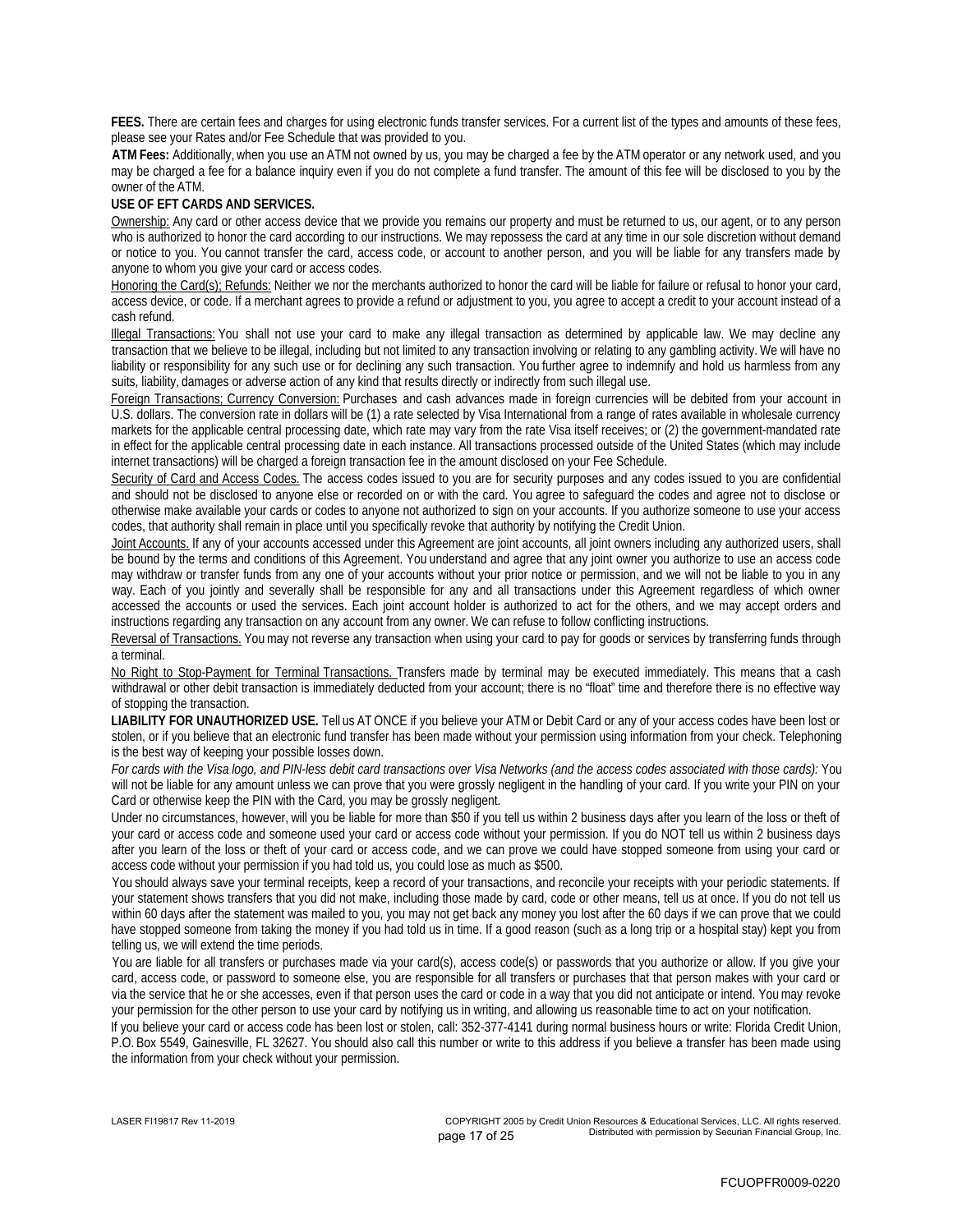**BUSINESS DAYS.** For purposes of these disclosures, our business days are Monday through Saturday. Holidays are not included. **DISCLOSURE OF YOUR INFORMATION.** We will disclose information to third parties about your account or the transfers you make:

- 1. Where it is necessary for completing transfers;
- 2. In order to verify the existence and condition of your account for a third party, such as a credit bureau or merchant;
- 3. In order to comply with government agency or court orders; or
- 4. If you give us your written permission.
- **RIGHT TO RECEIVE DOCUMENTATION**

Periodic statements. Transfer and withdrawal transactions made through any card, Online Banking or Bill Pay service, telephone access system, or preauthorized transfer will be reflected on your periodic statement. You will receive a monthly statement unless there are no transfers in a particular month. In any case you will get a statement at least quarterly.

Terminal Receipts. You can get a receipt at the time you make any transaction (except inquiries) to or from your account using an ATM, Pointof-Sale terminal, or Debit Card transaction with a participating merchant. However, we are not required to provide you with terminal receipts for transactions of \$15.00 or less. You should keep your statements and receipts, as they may be admissible evidence in legal proceedings if a dispute should arise and shall constitute prima facie proof that such transfer was made.

Preauthorized EFTs. If you have arranged to have a direct deposit or preauthorized debit or credit made to your account at least once every 60 days from the same person or company, you can call us at 352-377-4141 or use telephone access, Online or Mobile Banking to find out whether or not the deposit has been made.

### **RIGHTS REGARDING PREAUTHORIZED PAYMENTS**

Right to Stop Payment and Procedure for Doing So. If you have told us in advance to make regular payments out of your account, you can stop any of these payments. Here's how:

Call us at 352-377-4141, or write us at P.O. Box 5549, Gainesville, FLˆ32627, in time for us to receive your request 3 business days or more before the payment is scheduled to be made. (If you want to stop a payment being made through Bill Pay, you should follow the instructions within Bill Pay). If you call, we may also require you to put your request in writing and get it to us within 14 days after you call. Please see the Rates and/or Fee Schedule for any fees charged for stopping payments.

Notice of Varying Amounts. If preauthorized recurring payments may vary in amount, the person you are going to pay will tell you, 10 days before each payment, when it will be made and how much it will be. (You may choose instead to get this notice only when the payment would differ by more than a certain amount from the previous payment, or when the amount would fall outside certain limits that you set.)

Liability for Failure to Stop Payment of Preauthorized transfer (does not apply to business accounts). If you order us to stop one of these payments 3 business days or more before the transfer is scheduled, and we do not do so, we will be liable for your losses or damages.

**OUR LIABILITY FOR FAILURE TO MAKE TRANSFERS.** If we do not complete a transfer to or from your account on time or in the correct amount according to our agreement with you, we will be liable for your losses or damages. However, there are some exceptions. We will not be liable, for instance:

- If, through no fault of ours, you do not have enough available funds in your account to make the transfer. •
- If the funds in your account are pledged as collateral for a loan or frozen because of a delinquent loan or other reason. •
- If the transfer would go over the credit limit on your overdraft line. •
- If you used your card or access code in an incorrect manner. •
- If the ATM where you are making the transfer does not have enough cash. •
- If the error was caused by a system of any participating ATM network. •
- If the ATM, POS terminal, telephone access system, Home Banking or Bill Pay system or other electronic service was not working properly and you knew about the breakdown when you started the transfer. •
- If circumstances beyond our control (such as fire or flood) prevent the transfer, despite reasonable precautions that we have taken. Any other exceptions stated in any of our agreements with you or which may be amended in the future. •
- •

**BILLING ERROR RESOLUTION** *(does not apply to international remittance transfers or business accounts):*

In case of errors or questions about your electronic transfers, contact us at the number or address listed below as soon as you can and include the information listed below. We must hear from you no later than 60 days after we sent the first statement on which the problem or error appeared.

### By Telephone: 352-377-4141

By U.S. Mail: P.O. Box 5549, Gainesville, FLˆ32627 By e-mail: askfcu@flcu.org

- Tell us your name and account number (if any). •
	- Describe the error or the transfer you are unsure about, and explain as clearly as you can why you believe it is an error or why you need more information. •
- Tell us the dollar amount of the suspected error. •

If you tell us verbally, we may require that you send us your complaint or question in writing within 10 business days. We may require you to provide your complaint in the form of an affidavit. We will determine whether an error occurred within 10 business days after we hear from you and will correct any error promptly. If we need more time, however, we may take up to 45\* days to investigate your complaint or question. If we decide to do this, we will credit your account within 10\*\* business days for the amount you think is in error, so that you will have the use of the money during the time it takes us to complete our investigation. If we ask you to put your complaint or question in writing and we do not receive it within 10 business days, we may not credit your account.

LASER FI19817 Rev 11-2019 COPYRIGHT 2005 by Credit Union Resources & Educational Services, LLC. All rights reserved. page 18 of 25 Distributed with permission by Securian Financial Group, Inc.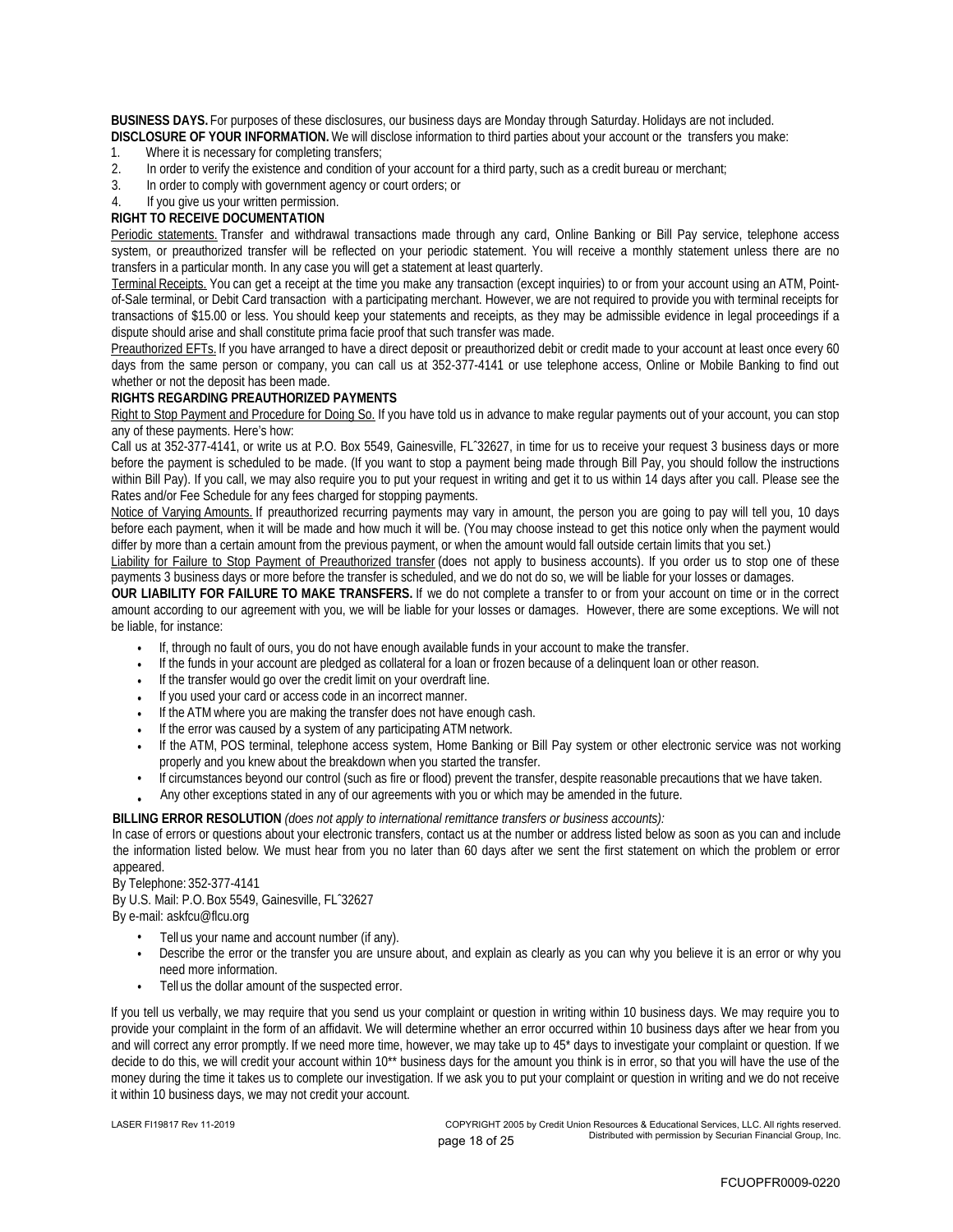If a notice of error involves an unauthorized transaction on your Visa debit card, other than a cash disbursement at an ATM, we will provide provisional credit to your account within 5 business days of your notification so you will have use of the money during the time it takes us to complete our investigation.\*\*\* However, we may delay providing provisional credit if the circumstances or account history warrants the delay, in which case we will provide provisional credit within ten (10) business days. We will tell you the results within three business days after completing our investigation. If we decide that there was no error, we will reverse the provisional credit to your account and send you a written explanation. You may ask for copies of the documents that we used in our investigation. See the Rates and/or Fee Schedule for any fees associated with such copies.

\*For errors involving new accounts, point of sale, or foreign-initiated transactions, we may take up to 90 days to investigate your complaint or question. \*\* For new accounts, we may take up to 20 business days to credit your account for the amount you think is in error. \*\*\* Does not apply to Non-Visa PIN-less transactions.

**Termination.** You may terminate this agreement by (1) notifying us in writing; and (2) destroying or returning your Card(s). We may terminate this agreement by notifying you in writing. Termination does not affect any party's rights under this agreement regarding any transactions made before termination.

**IMPORTANT SAFETY TIPS REGARDING THE USE OF ATM MACHINES.** The following is a list of safety precautions that you should follow when using an ATM machine or night depository:

- Be aware of your surroundings, particularly at night; •
- Consider having someone accompany you when using an ATM or Night Depository after dark; •
- If the ATM facility is equipped with a door, close it tightly before beginning your transaction, and do not allow anyone you don't know into the facility with you; •
- If another person is uncomfortably close to you at the time of your transaction, ask the person to step back before you complete your transaction; •
- Refrain from displaying your cash place it in your pocket or purse as soon as the transaction is completed. Count your cash in the safety of a locked enclosure such as a car or home; •
- Use a different ATM or return at a later time if you notice anything suspicious while using or approaching the ATM. If you are in the middle of your transaction, cancel the transaction, take your card or deposit envelope, and leave; •
- If you are followed after completing your transaction, go to the nearest public area where people are present; •
- Do not write your personal identification number or code on your ATM card; and •
- Report all crimes immediately to the operator of the automated teller machine or to local law enforcement officials. If emergency assistance is needed, call the police from the nearest available public telephone. If you have complaints or concerns about the security of the ATM, contact the operator of the ATM, or the state banking department. •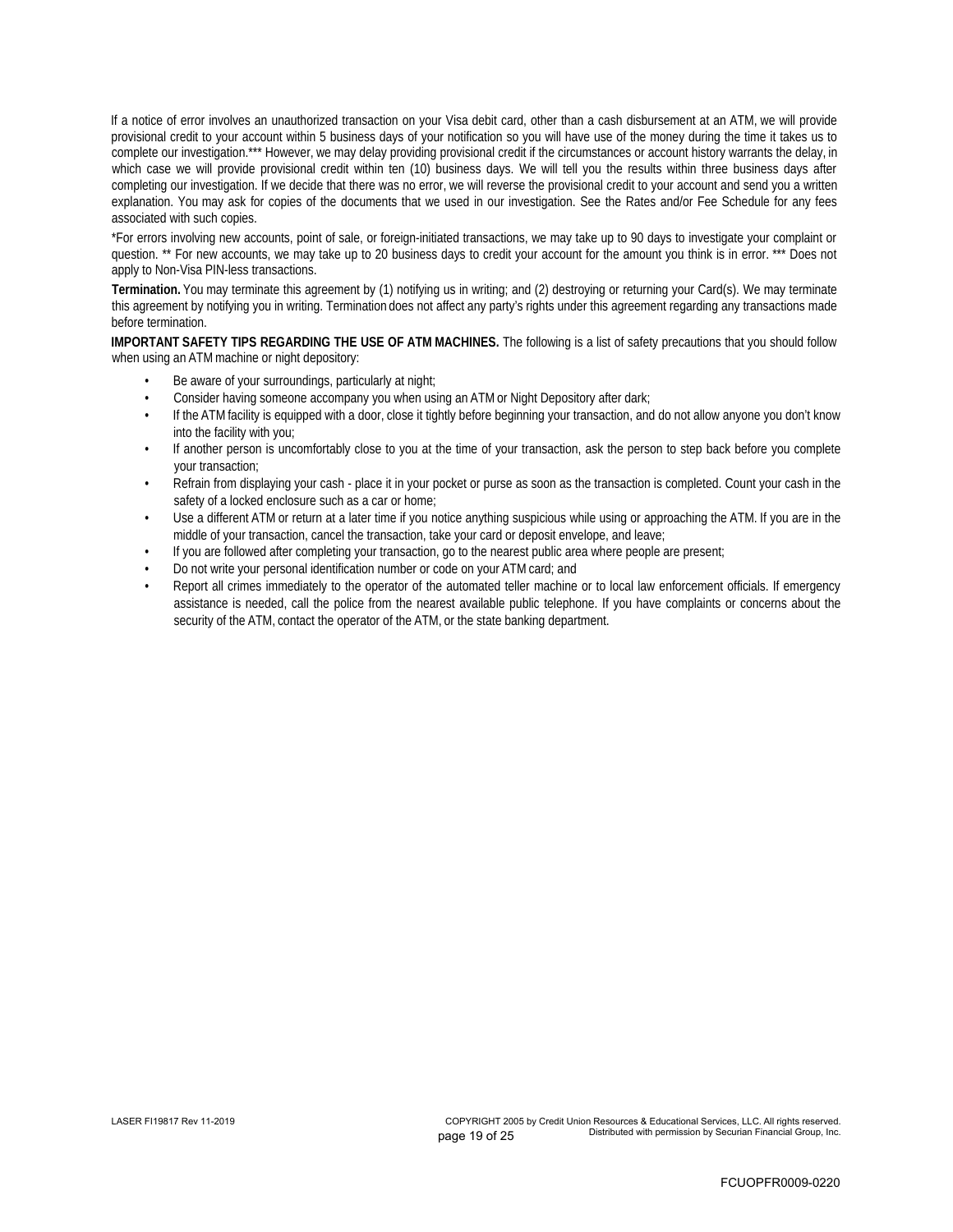## **FUNDS AVAILABILITY POLICY**

**Your Ability to Withdraw Funds**

Our policy is to make funds from your cash and check deposits available to you on the first business day after the day we receive your deposit. Electronic direct deposits will be available on the day we receive the deposit, unless they involve an International ACH<sup>-</sup>Transaction. See below for more information on International ACH Transactions. Once they are available, you can withdraw the funds in cash and we will use the funds to pay checks that you have written. **Longer Delays May Apply**

However, in some cases, the availability of funds may be delayed under the following circumstances.

**Case-by-Case Holds:** Depending on the type of check that you deposit, funds may not be available until the second business day after the day of your deposit. The first \$200 of your deposits, however, will be available on the first business day.

If we are not going to make all of the funds from your deposit available on the first business day, we will notify you at the time you make your deposit. We will also tell you when the funds will be available. If your deposit is not made directly to one of our employees, or if we decide to take this action after you have left the premises, we will mail you the notice by the day after we receive your deposit.

If you will need the funds from a deposit right away, you should ask us when the funds will be available.

**Exception Holds:** In addition, we may delay the ability of members to withdraw funds deposited by check up to seven (7) days for reasons included but not limited to the following:

- We reasonably believe a check will not be paid
- Checks total more than \$5,000 on any one day
- The check has been returned unpaid
- An account is overdrawn
- An account has been overdrawn repeatedly in the last six (6) months

There is an emergency such as communications failure with computer equipment

We will notify you if we delay your ability to withdraw funds for any of these reasons, and we will tell you when the funds will be available.

### **Holds on Other Funds**

If we cash a check for you that is drawn on another financial institution, we may withhold the availability of a corresponding amount of funds that are already in your account. Those funds will be available at the time funds from the check we cashed would have been available if you had deposited it.

If we accept for deposit a check that is drawn on another financial institution, we may make funds from the deposit available for withdrawal immediately but delay your availability to withdraw a corresponding amount of funds that you have on deposit in another account with us. The funds in the other account would then not be available for withdrawal until the time periods that are described elsewhere in this disclosure for the type of check that you deposited. **Effect of Holds on Your Available Balance, Overdrafts and Fees.**

Holds on your account, including, but not limited to, holds placed on your account for pending electronic transactions, such as hotel or rental car deposits, holds placed on any deposits to your account, holds placed on any account for delinquent loans or lines of credit, holds based on any pledges of your account and any minimum account balance requirements may reduce your available balance and may cause your account to become overdrawn regardless of your actual balance. The Credit Union can decide whether an overdraft occurs based on your available balance or your actual balance as determined by the Credit Union in its sole discretion from time to time. However, you should assume that any item which would overdraft your account based on your then-current available balance may create an overdraft. The Credit Union's use of the available balance as described above will affect the Credit Union's determination of an overdraft or potential overdraft for any purpose, including, but not limited to, rejection of attempted items for insufficient funds, transfers pursuant to any overdraft protection plan and coverage under the Bounce Free program and any fees or charges related to such overdrafts and transfers. **Deposits at Automated Teller Machines**

Funds from any deposit (cash or checks) made at automated teller machines (ATM) that the credit union does not own or operate may be unavailable until the fifth business day after the deposit. Funds from any check deposits made at ATMs that the credit union owns or operates and is located on credit union property are subject to the same rules described elsewhere in this policy. Funds from any check deposits made at ATMs that the credit union owns and operates but are not located on credit union property shall be available on the second business day after they are removed from the ATM. **Cash Withdrawal Limitation**

We place certain limitations on withdrawals in cash. In general, \$200 of a deposit is available for withdrawal in cash on the first business day after the day of deposit. In addition, a total of \$400 of other funds becoming available on a given day is available for withdrawal in cash at or after 3:00 p.m. on that day. Any remaining funds will be available for withdrawal in cash on the following business day.

**Special Rules for New Accounts**

The following special rules will apply during the first thirty (30) days of new accounts although longer delays may apply.

Funds from electronic direct deposits will be available on the day we receive the deposit. Funds from deposits of cash, wire transfer, and the first \$5,000 of a day's total deposits of cashiers, tellers, certified, travelers, and federal, state, and local government checks will be available on the next business day after the day of deposit if the deposit meets certain conditions. For example, the checks must be payable to the member. The excess over \$5,000 will be available on the seventh (7th) business day after the day of deposit. If deposit of these checks is not made I person to one of our employees, the first \$5,000 will not be available until the second business day after the day of deposit. Funds from all other check deposits will be available on the seventh (7th) business day after deposit.

### **Business Days and Cut-off Times**

For determining the availability of your deposits, every day is a business day, except Saturdays, Sundays, and federal holidays. If you make a deposit before 6:00 p.m. on a business day that we are open, we will consider that day to be the day of your deposit. However, if you make a deposit after that time or on a day we are not open, we will consider that the deposit was made on the next business day we are open.

LASER FI19817 Rev 11-2019 COPYRIGHT 2005 by Credit Union Resources & Educational Services, LLC. All rights reserved. page 20 of 25 **Distributed with permission by Securian Financial Group**, Inc.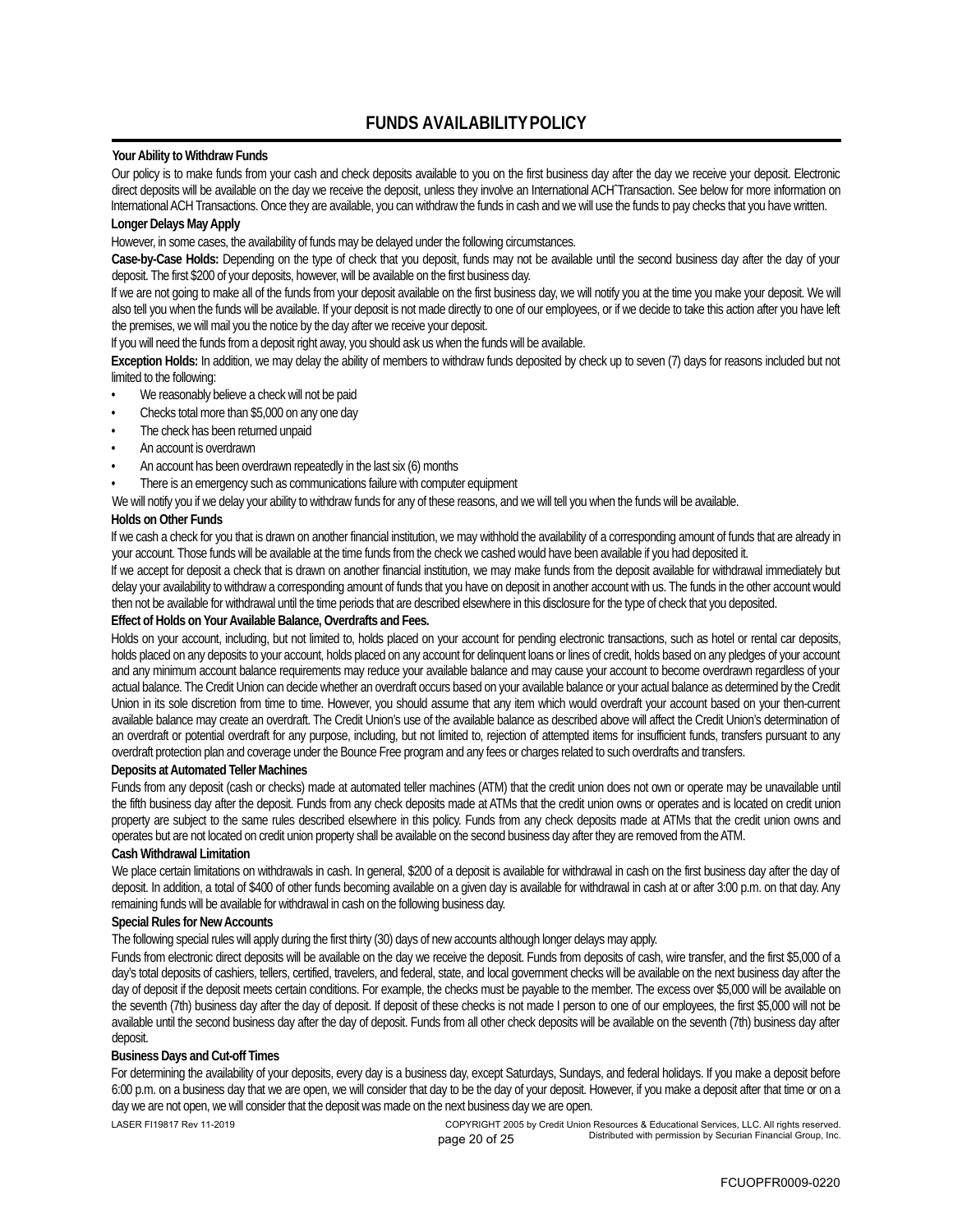### **International ACH Transactions**

International ACH Transactions (IAT) that are transmitted to or from any of your accounts may be identified and designated by us for review and examination under the Office of Foreign Assets Control Rules and Regulations (OFAC Rules). In such a case, settlement of the IAT may be delayed or suspended, and may be terminated under applicable OFAC Rules. You also acknowledge that we may be required to place an indefinite hold on funds covered by the IAT if the IAT is required to be terminated under OFAC Rules. You agree that any such delay is permissible under the laws applicable to the availability of funds held in deposit accounts. In the event an IAT is delayed or terminated, we will provide you such notice as may be required by applicable law.

### **Foreign Checks or Drafts**

Checks drawn on financial institutions located outside the US (foreign checks) cannot be processed the same as checks drawn on US financial institutions. Foreign checks are exempt from the policies outlined in this disclosure. Generally, the availability of funds for deposits of foreign checks will be delayed for the time it takes the credit union to collect the funds from the financial institutions upon which it is drawn.

### **Written Notice of Withdrawals**

Notwithstanding any statement above, the Credit Union may require a member to give written notice of up to sixty (60) days before any intended withdrawals. The purpose of this statement is to preserve the Credit Union's emergency withdrawal restriction powers set forth in the Florida Statutes. This statement is also made in the "Transaction Limitations" section of the "Membership and Account Agreement" in the Membership Agreement and the "Business Membership and Account Agreement" of the Business Membership Agreement.

**Substitute Checks and Your Rights-Important Information About Your Checking Account**

### **What Is a Substitute Check?**

To make check processing faster, federal law permits financial institutions to replace original checks with "substitute checks." These checks are similar in size to original checks with a slightly reduced image of the front and back of the original check. The front of a substitute check states: "This is a legal copy of your check. You can use it the same way you would use the original check." You may use a substitute check as proof of payment just like the original check.

Some or all of the checks that you receive back from us may be substitute checks. This notice describes rights you have when you receive substitute checks from us. The rights in this notice do not apply to original checks or to electronic debits to your account. However, you have rights under other law with respect to those transactions.

### **What Are My Rights Regarding Substitute Checks?**

In certain cases, federal law provides a special procedure that allows you to request a refund for losses you suffer if a substitute check is posted to your account (for example, if you think that we withdrew the wrong amount from your account or that we withdrew money from your account more than once for the same check). The losses you may attempt to recover under this procedure may include the amount that was withdrawn from your account and fees that were charged as a result of the withdrawal (for example, bounced check fees).

The amount of your refund under this procedure is limited to the amount of your loss or the amount of the substitute check, whichever is less. You also are entitled to interest on the amount of your refund if your account is an interest- bearing account. If your loss exceeds the amount of the substitute check, you may be able to recover additional amounts under other law.

If you use this procedure, you may receive up to \$2,500 of your refund (plus interest if your account earns interest) within 10 business days after we received your claim and the remainder of your refund (plus interest if your account earns interest) not later than 45 calendar days after we received your claim.

We may reverse the refund (including any interest on the refund) if we later are able to demonstrate that the substitute check was correctly posted to your account.

### **How Do I Make a Claim for a Refund?**

If you believe that you have suffered a loss relating to a substitute check that you received and that was posted to your account, please contact us at Florida Credit Union, P.O. Box 5549, Gainesville, FL 32627, 352-377-4141. You must contact us within 40 calendar days of the date that we mailed (or otherwise delivered by a means to which you agreed) the substitute check in question or the account statement showing that the substitute check was posted to your account, whichever is later. We will extend this time period if you were not able to make a timely claim because of extraordinary circumstances. Your claim must include -

- A description of why you have suffered a loss (for example, you think the amount withdrawn was incorrect);
- An estimate of the amount of your loss;
- An explanation of why the substitute check you received is insufficient to confirm that you suffered a loss; and
- A copy of the substitute check and/or the following information to help us identify the substitute check: (identifying information, for example the check number, the name of the person to whom you wrote the check, the amount of the check).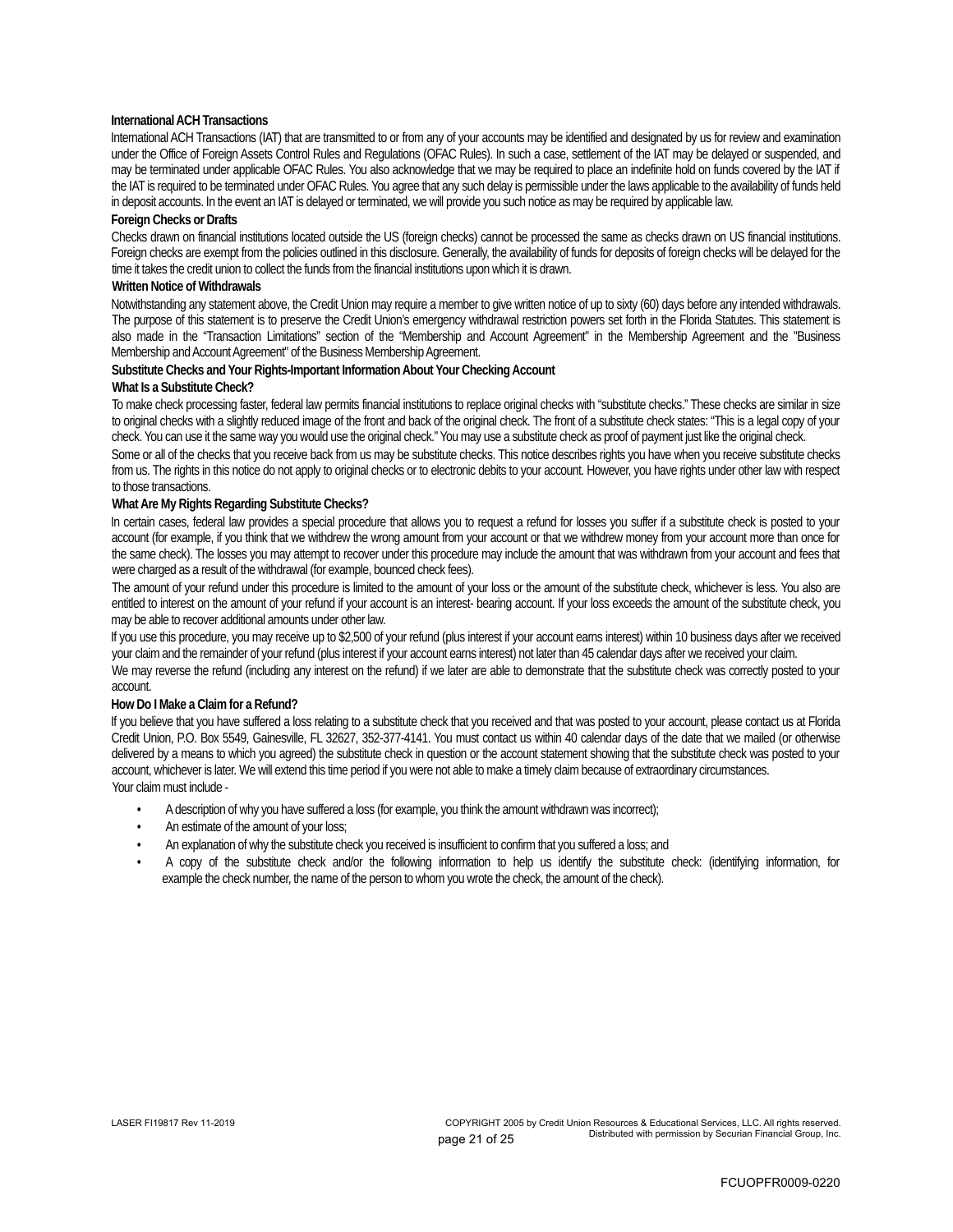## **TRUTH-IN-SAVINGS DISCLOSURES**

The following disclosures and terms apply to your accounts with the Credit Union. The Rates and/or Fee Schedule also sets out terms of your accounts and is hereby incorporated by reference as if fully set forth herein.

RATE INFORMATION. Please see our current Rates and/or Fee Schedule for current Annual Percentage Yield (APY), any applicable tiers, and variable rate accounts. The Annual Percentage Yield (APY) reflects the total amount of interest to be paid on an account based on the interest rate and frequency of compounding for an annual period. The interest rate and Annual Percentage Yield (APY) may vary as explained in the Rates and/or Fee Schedule.

2. NATURE OF DIVIDENDS. Dividends are paid from current income and available earnings, after required transfers to reserves at the end of a dividend period.

3. **COMPOUNDING AND CREDITING.** The frequency with which Interest will be compounded and credited and the Interest Period is set forth on the Rates and/or Fee Schedule. The Interest Period begins on the first calendar day of the Period and ends on the last calendar of the Period. **If you close your deposit account before interest is paid, you will not receive the accrued interest.**

4. **MINIMUM BALANCE REQUIREMENTS.** The minimum balance requirements for each account is set forth on the Rates and/or Fee Schedule. Minimum balance requirements may include a minimum opening deposit, the minimum balance that you must maintain in the account to avoid service fees, and the minimum balance that you must maintain each day to earn the stated Annual Percentage Yield for that account. The Par Value of a share in this credit union is also disclosed on the Rates & Fees Schedule.

5. **BALANCE COMPUTATION METHOD.** We use the *Daily Balance Method* and the *Average Daily Balance Method* to calculate Interest on your account, as indicated on your Rates and/or Fee Schedule. *For Certificate and Term Share Accounts:* The Daily Balance Method applies a daily periodic rate to the balance in the account each day. *For all other Accounts:* The *Average Daily Balance Method* applies a periodic rate to the average daily balance in the account for the period. The average daily balance is calculated by adding the balance in the account for each day of the period and dividing that figure by the number of days in the period.

6. **ACCRUAL OF INTEREST ON NONCASH DEPOSITS.** Interest will begin to accrue on the business day that you deposit noncash items (e.g. checks) to your account.

7. **TERM SHARE and CERTIFICATE ACCOUNTS.** The following applies to Term Share and Certificate Accounts:

**Maturity.** Your account will mature according to the term indicated on the Rates and/or Fee Schedule, and as indicated on your account summary or statement.

**Early Withdrawal; Penalties.** We will impose a penalty if you withdraw any of the funds in your account before the maturity date. The amount of the penalty is disclosed on the Rates and/or Fee Schedule. The penalty is calculated as a forfeiture of part of the dividends that have been or would have been earned on the account, and applies whether or not the dividends have been earned. The penalty may be deducted from the principal amount of the deposit. The Annual Percentage Yield disclosed for your account is based on an assumption that interest will remain in the account until maturity; a withdrawal will reduce earnings. Early withdrawal penalties may be permitted or reduced for IRA accounts or other accounts if applicable law allows.

**Renewal Policies.** Your term share account may or may not automatically renew at maturity as indicated on the Rates and/or Fee Schedule. If it automatically renews you will have a grace period, also indicated on the Rates and/or Fee Schedule, in which you may withdraw or transfer the funds without incurring an Early Withdrawal Penalty. If the account does not automatically renew, the Rates and/or Fee Schedule or the Account Receipt will indicate whether interest will continue to accrue after maturity.

8. FEES AND CHARGES. We may impose fees, charges, or penalties against your account(s). Please see our Rates and/or Fee Schedule for the types, amounts, and conditions of the fees and charges.

9. TRANSACTION LIMITATIONS. For Holiday Savings Accounts: The entire balance will be transferred to your share account on or after November 15th and the account will remain open. For all accounts except checking accounts: During any statement period, you may not make more than six withdrawals or transfers to another credit union account of yours or to a third party by means of a preauthorized or automatic transfer or telephonic order or instruction. If you exceed the transfer limitations set forth above in any statement period, federal regulations require that your account be subject to a fee or may be closed. For Term Accounts: After your account is opened, your ability to make additional deposits to your account before maturity may be limited, and withdrawals of dividends prior to maturity might result in a penalty. See the Rates and/or Fee Schedule for more details. For IRA Certificate Accounts: After your account is opened, if you are allowed to make additional deposits, you may not exceed those amounts set forth by applicable law within any single calendar year. Accounts as security for loans and other obligations: If you have pledged your shares in the credit union as borrower or guarantor on any loan or other obligation that you owe to us, or if you are delinquent on that obligation, you cannot withdraw an amount that would cause your accounts to fall below the amount that you owe. See your loan documents for more details. Additional Limitations: Additional limitations may apply to the use of your accounts in accordance with any other Agreements you may have with us, e.g., Electronic Funds Transfer Agreement, Online Banking Agreement, etc.

**Written Notice of Withdrawal:** The credit union reserves the right to require a member intending to make a withdrawal from any account (except a checking account) to give written notice of such intent not less than seven days and up to 60 days before such withdrawal.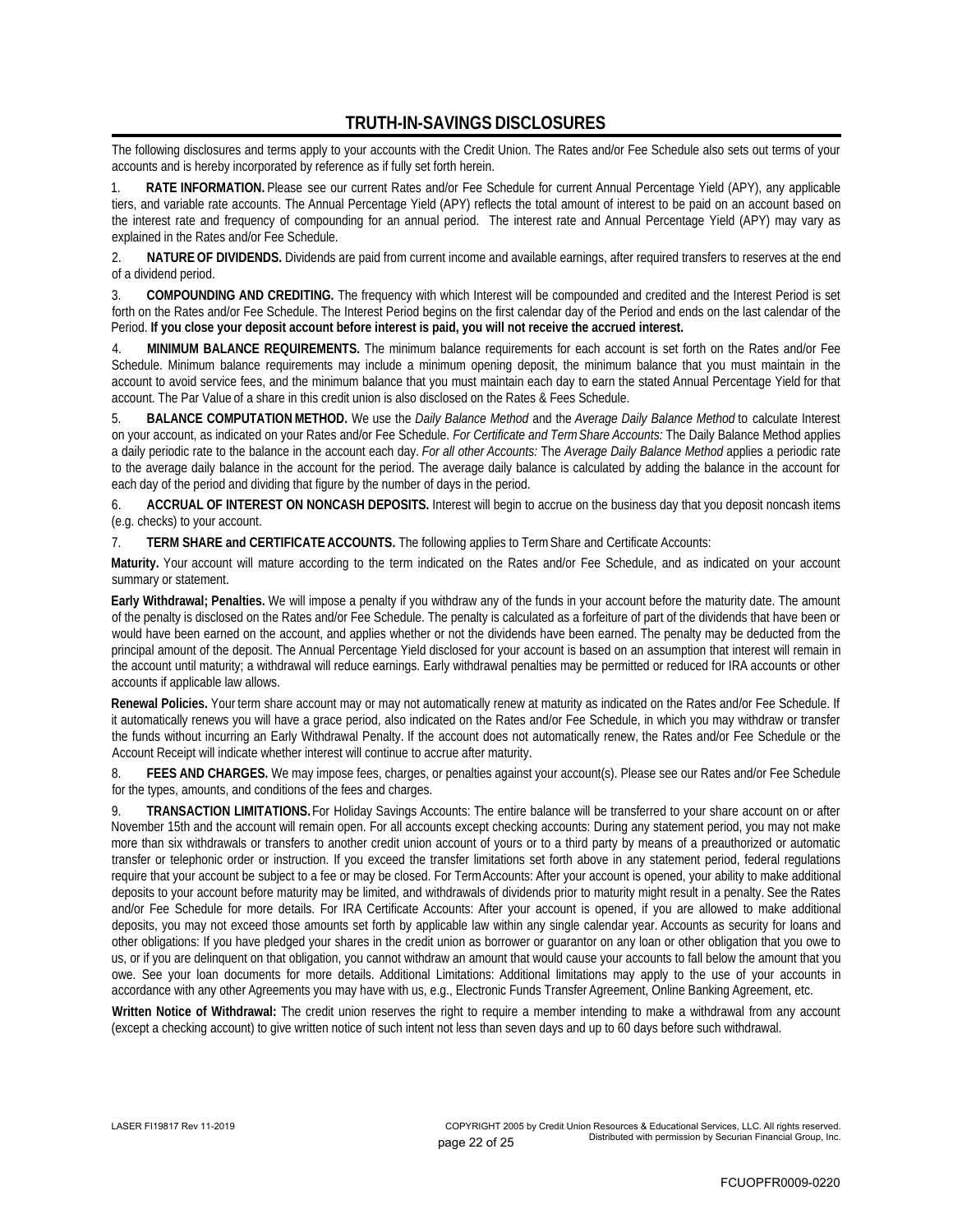## **MOBILE DEPOSIT TERMS AND CONDITIONS**

This Agreement governs your use of the Mobile Deposit service (the "Service"). By enrolling to use the Service, or using the Service, you agree to be bound by the terms and conditions contained in this Agreement.

Please read this Agreement carefully and keep it for future reference. In addition to this Agreement, your Account is also governed by our Membership Agreement, including the sections entitled "Membership and Account Agreement, "Electronic Fund Transfers Agreement and Disclosure - Reg E," Truth in Savings Disclosure, and our Fee Schedule (together, the "Deposit Agreement"). However, in the event of a conflict, the terms and conditions of this Agreement shall supersede the terms and conditions of the Deposit Agreement with respect to the deposits made through the Service. Deposits made through other channels continue to be governed by the Deposit Agreement.

**Definitions**: "You" and "your" means a person who has applied for or uses the Mobile Deposit service. "Credit Union," "we," "us" and "our" mean Florida Credit Union and its successors or assigns. "Account" means your deposit account with us to which you are authorized to make a deposit using a Remote Device. "Remote Device" means any device acceptable to us from time to time that provides for the capture of images from Items and for transmission through the clearing process. Supported devices are subject to change without prior notice to you. "Check 21" means the Check Clearing for the 21st Century Act. "Image" means the electronic image of the front and back of an Item, in addition to other required information, as specified by us, in the format we specify. "Image Replacement Document" or "IRD" means a substitute check, as defined in Check 21. An "Item" is an original: check, cashier's check, official check, U.S. Treasury check, or any other payment instrument drawn on a financial institution within the United States and payable in U.S. currency that is payable to you. Items are deemed to be "items" under the Uniform Commercial Code and "checks" under The Expedited Funds Availability Act and Regulation CC. "Mobile Deposit Website Information" means the application download instructions, device instructions, FAQs and other information regarding the Remote Device and the Service we provide to you on our Internet site from time to time, in addition to any help content contained within the software application that is downloaded to your Remote Device.

### 1. **Mobile Capture Service.**

Pursuant to the terms of this Agreement, you may use the Service to deposit Items to your Account by creating an Image of the Item using a Remote Device, and transmitting that Image to us for deposit. You may transmit Images to us only from a Remote Device located in the United States. You agree to endorse any item transmitted through the Service with your signature and adding the restrictive endorsement "For Mobile Deposit at Florida Credit Union, Acct #

and signature" or as otherwise instructed by us, prior to transmission of the Item. You also agree to follow any and all other procedures and instructions for use of the Service as we may establish from time to time. You agree Credit Union may, in its sole discretion and without prior notice to you, reject Items not endorsed as set forth herein or as otherwise established by us from time to time.

2. **Hardware and Software Requirements.**

You agree to transmit an Image to us using only a Remote Device approved by us for your use to transmit Images. We may change the list of approved Remote Devices from time to time. We may, but are not required to, reject Images that you transmit to us with an unapproved Remote Device or by other means to which we have not given our consent. You are responsible for the security of the Remote Device and for allowing its use only by individuals authorized by you. You agree to implement and maintain specific internal security controls to protect the Remote Device and customer information. We may require that you implement and maintain additional specific controls, and we may notify you of those controls and amend them from time to time. You are responsible for all costs of using the Service and operating the Remote Device, including, but not limited to, telephone and internet service charges. You are responsible for maintaining the system's capacity and connectivity required for use of the Service. We shall notify you of those requirements, and we may amend them from time to time.

### 3. **Image Quality.**

You are responsible for the image quality of any Image that you transmit. If an Image that we receive from you or for deposit to your Account is not of sufficient quality to satisfy our image quality standards as we may establish them from time to time, we may reject the Image without prior notice to you. Each Image must include the front and back of the Item and the following information must be clearly readable: amount, payee name, drawer signature, date, check number, account number, routing and transit number, MICR (Magnetic Ink Character Recognition) line, and any endorsement or other information written on the check.

### 4. **Processing Images.**

You authorize us to process any Image that you send us or convert an Image to an Image Replacement Document. You authorize us and any other bank to which an Image is sent to handle the Image or IRD.

### 5. **Limits.**

We may establish limits on the dollar amount and/or number of Items or deposits permitted to be deposited by you through use of the Service from time to time. If you attempt to initiate a deposit in excess of these limits, we may reject your deposit. If we permit you to make a deposit in excess of the established limits, such deposit will still be subject to the terms of this Agreement, and we will not be obligated to allow such a deposit at other times.

### 6. **Deposit of other items; deposits when Service not available.**

You agree that you will not use the Service to deposit anything not meeting the definition of an Item. If you use the Service to transmit anything that is not an Item as expressly identified in Section 12.k. below, or if for any reason we are not able to recognize something transmitted as an Item, we may reject it without prior notice to you. You agree to make those deposits through other channels that we offer, such as at a Credit Union branch, ATM, or mail. You further agree to use such other channels when the Service may not be available.

### 7. **Returned Items.**

You are solely responsible for any Item for which you have been given provisional credit, and any such Item that is returned or rejected may be charged to your Account or any other account in your name. You acknowledge that all credits received for deposits made through the Service are provisional, subject to verification and final settlement. Any Item that we return to you will be returned in the form of an Image or an IRD. If an Item is returned or rejected, you will be subject to fees as outlined in the Fee Schedule.

### 8. **Handling of Transmitted Items.**

You agree not to allow an Item to be deposited or presented for payment more than once to the extent that it could result in the payment of the Item more than once. You will not allow the transmission of an Image of an Item that has already been presented to us or to any financial institution by any means. You will not allow transmission of an Image of an Item that has already been transmitted through the Service. If an Image of an Item has been transmitted to us or to any LASER FI19817 Rev 11-2019 COPYRIGHT 2005 by Credit Union Resources & Educational Services, LLC. All rights reserved.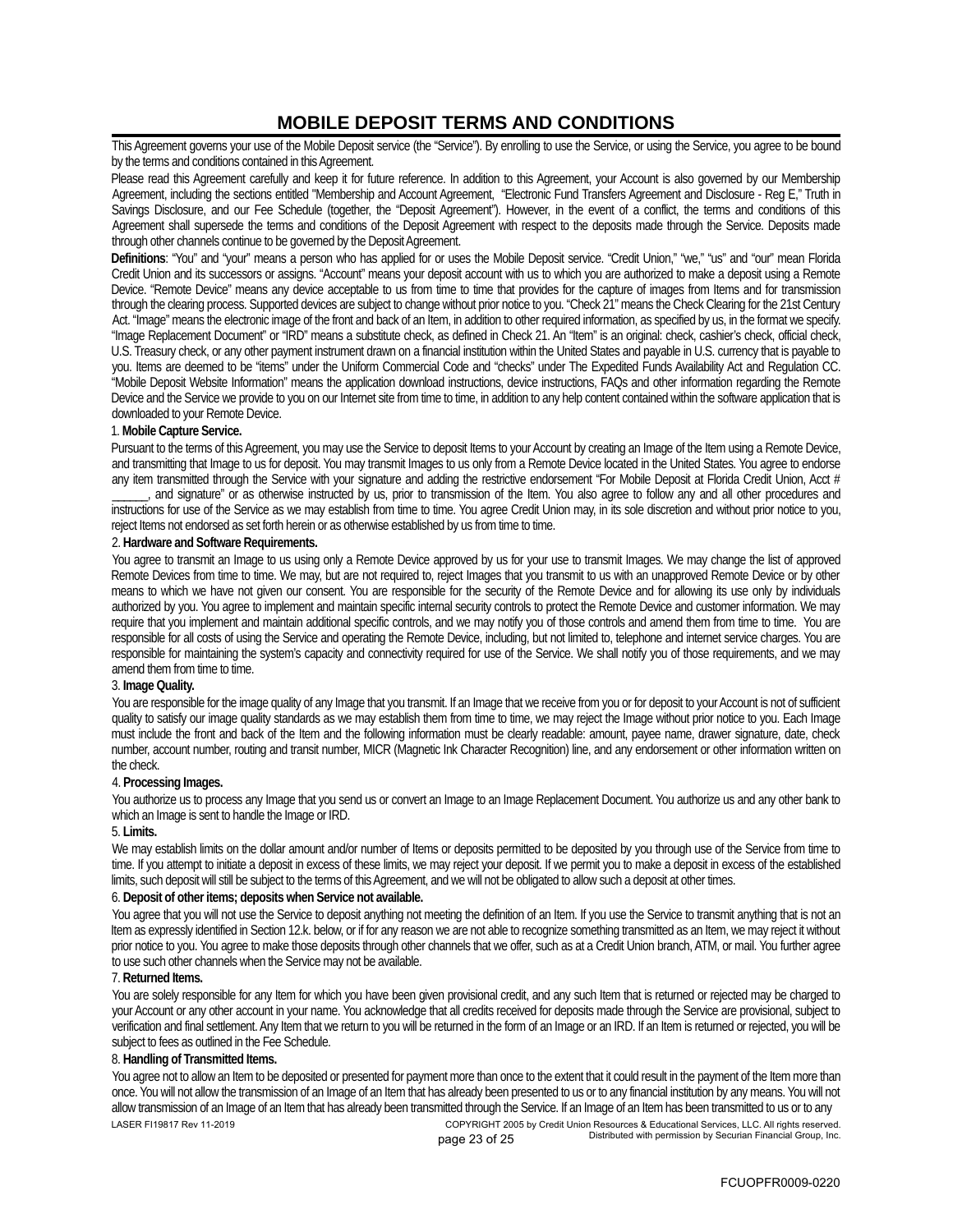other financial institution, you will not allow the Item to be subsequently presented by any other means. If any Item is presented or deposited more than once, whether by Image or by any other means, we may, at our discretion, reject it or return it and charge it against your Account without prior notice to you. For any Image which you have transmitted, you shall be responsible for preventing the transmission of another Image of the Item or presentment of the Item by any other means. You agree to retain the Item for at least 90 calendar days from the date of the Image transmission and, during such 90 day period, securely store the Item and deliver any original Item to us upon our demand. You agree that, upon expiration of such 90 day period, you shall destroy any Item of which you have transmitted an Image or otherwise render it incapable of transmission or presentment. 9. **Cooperation with Investigations.**

You agree to cooperate with us in the review or investigation of any transactions, poor quality transmissions or claims, including, without limitation, by providing, upon request and without further cost, any originals or copies of Items in your possession and your records relating to Items and transmissions. 10. **Payment Processing.**

### a. Item Processing

At our sole discretion, we may process the Images you send to us electronically through other financial institutions, or we may create Image Replacement Documents that will be processed through traditional check processing methods. If you send us Images that are incomplete, that fail to satisfy our image quality requirements, or otherwise do not allow us to meet the requirements of Check 21 or any image exchange agreement that would cover our further electronic transmission of Images that you send us, or we are otherwise unable to process Images that you send us, we may charge the Images back to your Account or any other account in your name. You agree to be bound by any clearinghouse agreements, operating circulars, and image exchange agreements to which we are a party.

### b. Receipt of Items

We reserve the right to reject any Image or Item transmitted through the Service, at our discretion, without liability to you. We are not responsible for Images we do not receive or for Images that are dropped during transmission. An Image of an Item shall be deemed received only when you receive a confirmation from us that we have received the Image and accepted your deposit. However, the confirmation that we send you does not mean that the transmission was complete or error free.

### c. **Funds availability**

If an Image you transmit through the Service is received and accepted before 3:00 p.m. Eastern Time on a business day that we are open, we consider that day to be the day of your deposit. Otherwise, we will consider that the deposit was made on the next business day we are open. You agree, however, that Items transmitted through the Service are not subject to the funds availability requirements set forth in the "Funds Availability Policy" section of the Credit Union's Membership Agreement or Regulation CC of the Federal Reserve Board. Nevertheless, we will generally make the first \$200 of a day's total deposits available by the first (1st) business day after the day of your deposit and the remainder available by the second (2nd) business day after the day of your deposit. We reserve the right to delay availability up to 60 days from the date we receive payment for Items transmitted through the Service. d. Errors

You agree to notify us of any suspected errors regarding Items deposited through the Service as soon as possible, and in no event later than 60 days after the applicable Credit Union account statement is sent to you. Unless you notify us within 60 days, such statement regarding all deposits made through the Service shall be deemed correct, and you are prohibited from bringing a claim against us for such alleged error.

### 11. **Fees.**

You are responsible for paying the fees for use of the Service as the Credit Union may change them from time to time. The Credit Union may change the fees for use of the Service at any time pursuant to the section titled "Amendment" below. You authorize the Credit Union to deduct any such fees from any account in your name.

### 12. **Representations and Warranties**

You make the following representations and warranties to us:

a. You and any user you authorize will use the Service only for lawful purposes and in compliance with all applicable rules and regulations and with our reasonable instructions, rules, policies, specifications, and operating procedures and will not violate any law of any country or the intellectual property rights of any third party.

b. You will use the Service to transmit and deposit Images of Items only.

c. You will transmit only Images of Items acceptable for deposit through the Service and will handle Items as agreed herein.

d. You are a person authorized to enforce each Item or are authorized to obtain payment of each Item on behalf of a person entitled to enforce an Item.

e. Items submitted for deposit through use of the Service are valid Items and you will reimburse and indemnify the Credit Union for all loss, damage, and expenses, including reasonable attorney's fees, incurred in defending any allegation that such Items are invalid or fraudulent.

f. Items have not been altered.

g. Each Item bears all required and authorized endorsements.

h. Each Item has been endorsed as "For Mobile Deposit at Florida Credit Union, Acct # \_\_\_\_\_\_, and signature".

i. All of the warranties set forth in Section 4-207 of the Uniform Commercial Code.

j. All Images accurately and legibly represent all of the information on the front and back of the Item.

k. You will not use the Service to transmit or deposit any Item, (i) payable to any person or entity other than you, (ii) drawn or otherwise issued by you or any other person on any of your accounts or any account on which you are an authorized signer or joint account holder, (iii) which you know or should know to be fraudulent, altered, unauthorized, or missing a necessary endorsement, (iv) that is a substitute check or image replacement document, (v) that is drawn on an institution located outside of the United States, (vi) that is not payable in United States currency, (viii) that is dated more than 6 months prior to the date of deposit, or (ix) that is created by you purportedly on behalf of the maker, such as a remotely created check.

l. No depositary financial institution, drawee, drawer, or endorser will receive presentment or return of, or otherwise be charged for, a substitute check, the original check, or a paper or electronic representation of a substitute check or the original check such that that person will be asked to make a payment based on a check that it already has paid.

m. You will use the Service in the manner required by this Agreement and the Mobile Deposit Website Information.

n. You, if acting on behalf of a small business entity, are fully authorized to execute this Agreement

o. All information you provide to us is accurate and true.

LASER FI19817 Rev 11-2019 COPYRIGHT 2005 by Credit Union Resources & Educational Services, LLC. All rights reserved.<br>. page 24 of 25 Distributed with permission by Securian Financial Group, Inc.